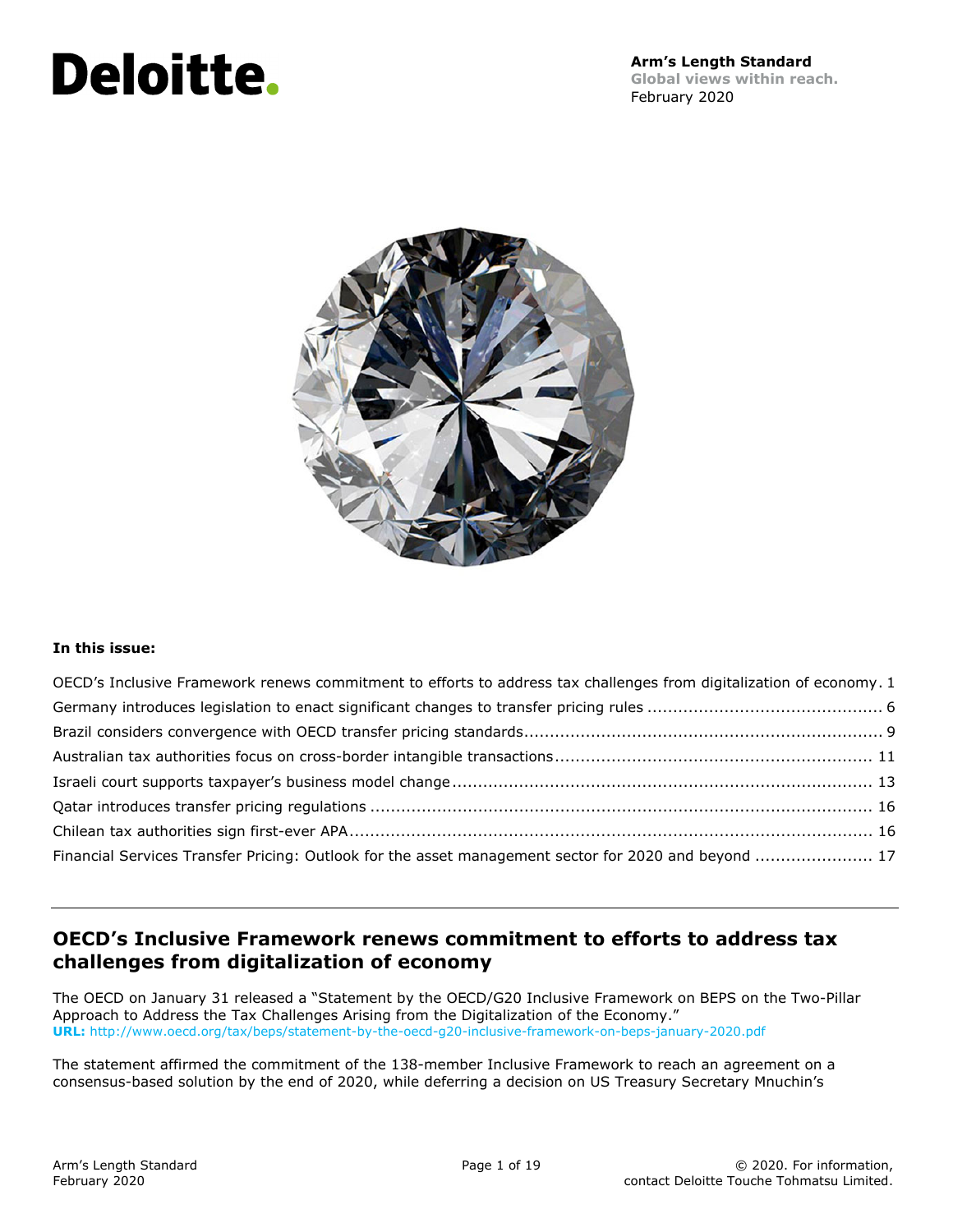December 2019 proposal for a "safe harbor" approach to Pillar One until other elements of the solution have been agreed.<sup>1</sup>

The statement is accompanied by two annexes. The first annex, an "Outline of the Architecture of a Unified Approach on Pillar One," has been agreed as the basis for negotiations and the second is a progress note on Pillar Two. The statement explains that any agreement on a reallocation of taxing rights under Pillar One would require improved tax certainty, including effective and binding dispute prevention and resolution mechanisms.

The statement highlights a number of other issues where significant divergences will have to be resolved. These include (i) the binding nature of dispute prevention and resolution mechanisms as well as the scope of the dispute resolution mechanisms; (ii) the suggestion by some members to weight the quantum of Amount A to account for different degrees of digitalization between in- scope business activities (so-called "digital differentiation"); and (iii) the suggestion by some countries to account for regional factors in computing and allocating Amount A (through regional segmentation). The statement further notes that some jurisdictions and businesses had expressed concerns about the continued application of digital service taxes (DSTs).

## **Pillar One – Nexus and Profit Allocation**

The OECD Inclusive Framework has endorsed in Annex 1 an outline of the architecture of a unified approach as the basis for negotiations of a consensus-based solution under Pillar One. The unified approach is designed to adapt countries' taxing rights to take into account new business models and reallocate taxing rights in favor of the user/market country. Three possible types of taxable profit may be allocated to a market country:

- A share of a multinational business' non-routine return attributable to market intangibles (vs. that attributable to other factors, such as trade intangibles), determined using a formulaic approach, irrespective of the business' residence or locations (Amount A).
- A fixed return based on the arm's length principle for baseline marketing and distribution functions taking place in a market jurisdiction (Amount B).
- An additional return (Amount C) determined in accordance with existing transfer pricing rules when a market jurisdiction can successfully establish – subject to robust and binding dispute resolution mechanisms – that there are more functions in the market jurisdictions than have been accounted for and included in Amount B.

## **Amount A – new taxing right**

#### **Scope**

ı

Two broad types of business have been identified as within the scope of the new taxing right:

- **Automated digital services** provided on a standardized basis to a large user base across multiple jurisdictions (without regard to whether they are consumer-facing).
	- $\circ$  These include online search engines, social media platforms, online intermediation platforms (including online marketplaces used by businesses or consumers), digital content streaming, online gaming, cloud computing services, and online advertising services.
	- $\circ$  Professional services requiring significant human input despite digital delivery, such as legal, accounting, architectural, engineering, and consulting services, are not in scope.
- **Consumer-facing businesses** that generate revenue from the sale of goods and services of a type commonly sold to consumers.
	- o Consumer products sold indirectly through third-party resellers and by intermediaries that perform routine tasks (such as minor assembly or packaging) are in scope (but only if the special nexus requirements described below are met).
	- $\circ$  Businesses that generate revenue from licensing rights over trademarked consumer products and those that generate revenue through licensing a consumer brand (and commercial know-how) such as under a franchise model are also in scope.

 $1$  Pillar One focuses on revising the allocation of taxing rights among countries, potentially including new approaches to nexus (permanent establishment) issues and the arm's length principle, and Pillar Two seeks to ensure that companies are subject to a minimum level of taxation globally.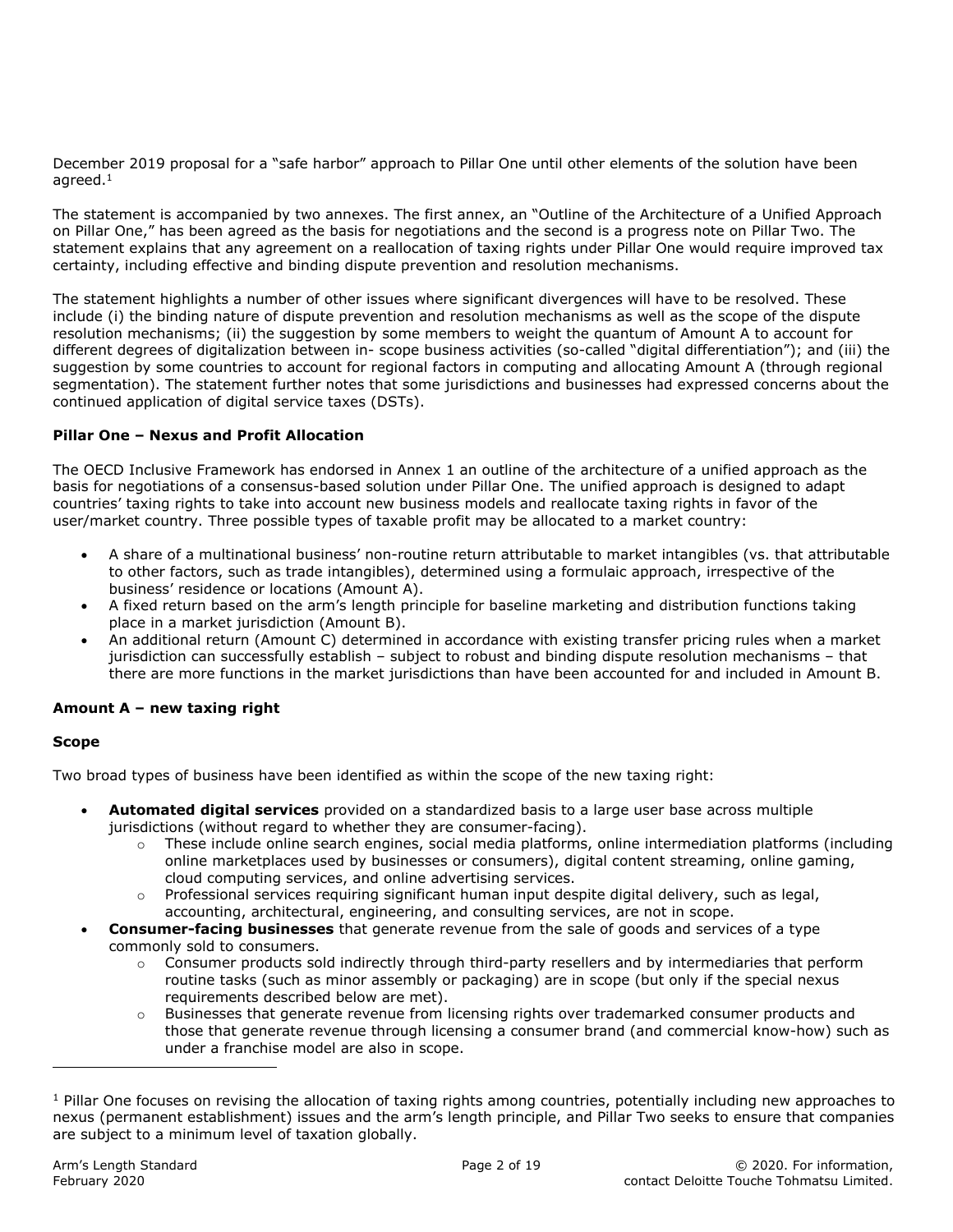- $\circ$  The sale of intermediate products/components that are incorporated into a finished consumer product sold to consumers will be out of scope, with a possible exception if the item is branded and commonly acquired by consumers for personal use.
- o Examples of in-scope consumer-facing businesses include: personal computing products (such as software, home appliances, mobile phones); clothes, toiletries, cosmetics, luxury goods; branded foods and refreshments; franchise models, such as licensing arrangements involving the restaurant and hotel sector; and automobiles.
- $\circ$  Extractive industries and other producers/sellers of raw materials and commodities are excluded, even if those materials/commodities are incorporated into consumer products further down the supply chain.
- $\circ$  Regulated consumer-facing business lines in the financial services sector, such as retail banks and insurance, are broadly excluded from scope. However, consideration might be given to whether there are any unregulated elements of the financial services sector or related to the sector that require special consideration, such as digital peer-to-peer lending platforms.
- o Airline and shipping businesses will not be in scope.

Activities may need to be segmented to separate in-scope from out-of-scope segments. When a business sells to both businesses and consumers, the revenues would be in scope if the product is of a type commonly sold to consumers.

#### **Thresholds**

Several thresholds are being considered, but none have been agreed to yet:

- Group gross revenue threshold possibly in line with the EUR 750 million revenue threshold used for countryby-country reporting;
- *De minimis* test on the total aggregated group in-scope revenue from consumer-facing activities and/or automated digital services; and
- A carve-out where the total profit to be allocated under Amount A (the aggregate deemed residual profit) does not meet a *de minimis* amount.

#### **New nexus (taxable presence) rules**

The new rules would create a nexus for in-scope businesses with a significant and sustained engagement with a market country, based on the generation of in-scope revenue in a market country over a period of years. For consumer goods businesses, a new nexus will not arise if the group is selling consumer goods into a market jurisdiction without a sustained interaction with the market – e.g., the existence of a physical presence in, or targeted advertising directed at, the market country.

A liability would arise in the market country if a country-specific sales threshold is exceeded. The threshold would be commensurate with the size of the market to ensure countries with smaller economies are included, but with an absolute minimum amount. Further work will be undertaken to design rules that source revenues to markets, for example, to allocate revenue from online advertising services to the user's location and to determine how revenues are sourced when goods are sold via intermediaries.

This measure will require a new stand-alone tax treaty provision (in addition to the existing permanent establishment and business profits articles). Filing and other tax related obligations will be minimized when possible. Simplified reporting and registration-based mechanisms (e.g., a 'one-stop shop') and exclusive filing in the ultimate parent country (in line with the approach for country-by-country reporting) will be explored. The new nexus is exclusively applicable to the new taxing right under Amount A and cannot be used as a basis for creating a nexus for any other purpose, including the imposition of VAT and customs duties.

#### **Quantum of Amount A – formulaic approach**

#### *Step 1: Determine total profit of the group*

The calculation of Amount A will be based on a measure of profit derived from the consolidated group financial accounts, with profit before tax as the preferred profit measure. It is anticipated that this will be broadly consistent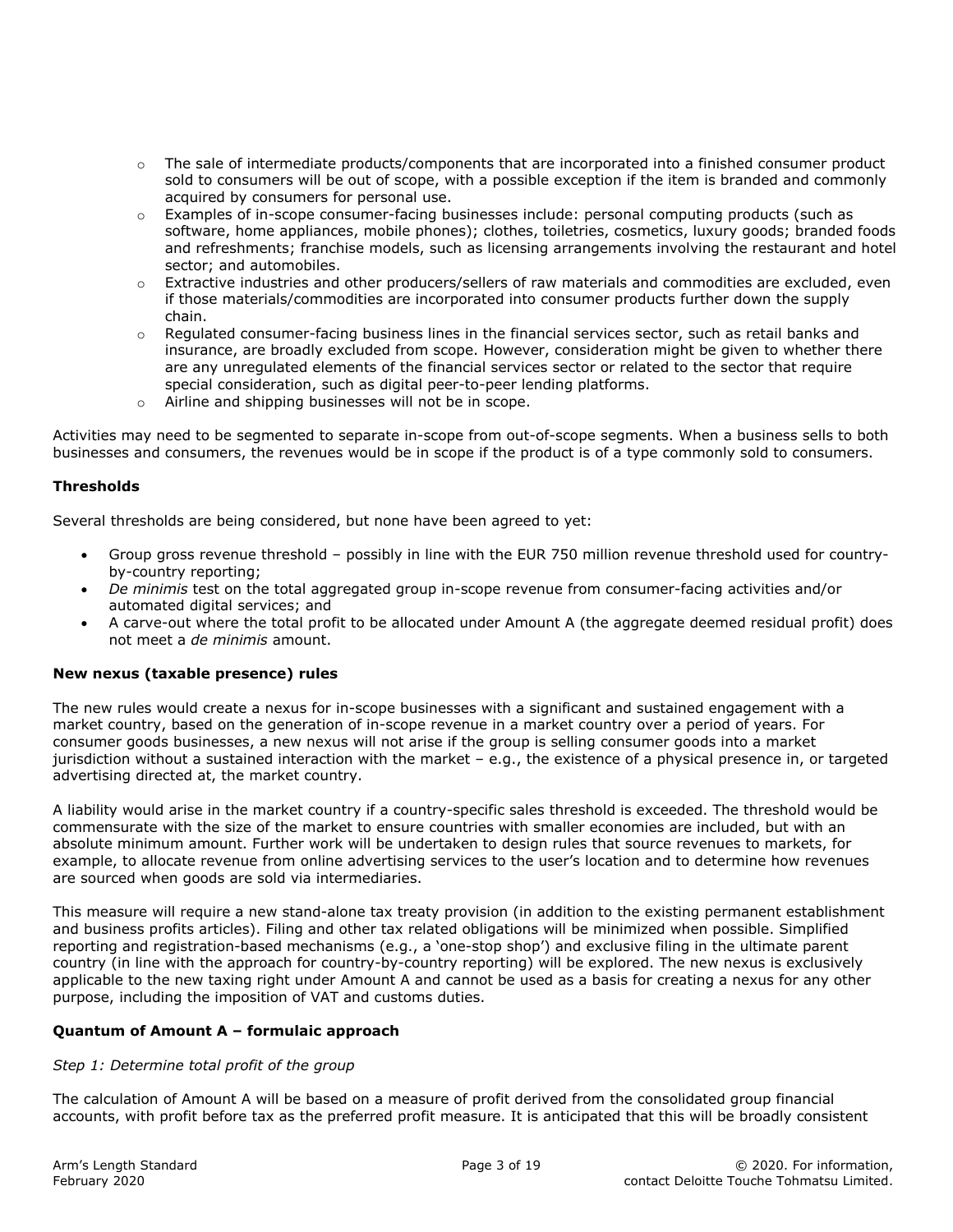across countries and that only minimum material adjustments are likely to be needed. The rules will apply to both profits and losses and will include loss carry-forward rules.

Segmented accounts may be required to identify in-scope business segments. Further segmentation by in-scope business lines (when profitability varies) and/or region will be explored in the context of balancing the need for simplicity and accuracy, and to take compliance burdens into account.

*Step 2: Determine the group's residual profit by excluding deemed routine profit* 

A simplified approach based on agreed fixed percentage(s), with possible variances by industry, is being considered, to approximate the profit from routine activities.

#### *Step 3: Allocate a portion of deemed residual profit*

Non-routine profits may be attributable to many activities, including those not identified by the new taxing right, such as intangibles, capital, and risk.

For simplicity, an agreed fixed percentage could be used to identify the amount of routine profits to be attributed to the market country under the new taxing right.

The portion of deemed residual profit could be weighted to account for different degrees of digitalization between inscope business activities ('digital differentiation').

*Step 4: Allocate the relevant portion of deemed residual profit to market countries* 

The allocation will be based on in-scope sales.

#### **Elimination of double taxation**

Amount A is an overlay to the system of allocating profits on the basis of the arm's length principle. As the arm's length principle already allocates all the group profit, it is recognized that it is essential that there be appropriate mechanisms to eliminate double taxation and further work will be undertaken in this area.

#### **Interactions and potential for double counting**

A business would first apply arm's length principle-based profit allocation rules, including Amounts B and C, followed by the application of Amount A rules.

Further consideration will be given to possible instances of double counting under Amounts A and C, including in respect of: marketing intangibles in the local country, comparability adjustments under the arm's length principle, and uncommon interpretations of the arm's length principle. No significant interaction is expected between Amounts A and B.

#### **Amount B – Fixed return for defined baseline and marketing activities**

Amount B aims to standardize the remuneration of "baseline marketing and distribution activities" to increase simplification in the administration of transfer pricing and to enhance certainty. A fixed return for in-scope activities based on the arm's length principle is proposed, and Amount B rules would not be optional nor a safe harbor.

Future work will explore how to take account of different functionality levels, and differentiation in treatment between industries and regions, in determining the fixed return. A key consideration will be the determination of an appropriate profit level indicator. The definitions of baseline activities are to be examined further but will likely include distribution arrangements with routine levels of functionality, no ownership of intangibles, and no or limited risks.

#### **Increased tax certainty, dispute prevention and resolution**

The unified approach seeks to increase tax certainty for businesses and tax authorities, with enhanced dispute resolution considered a key component of Pillar One.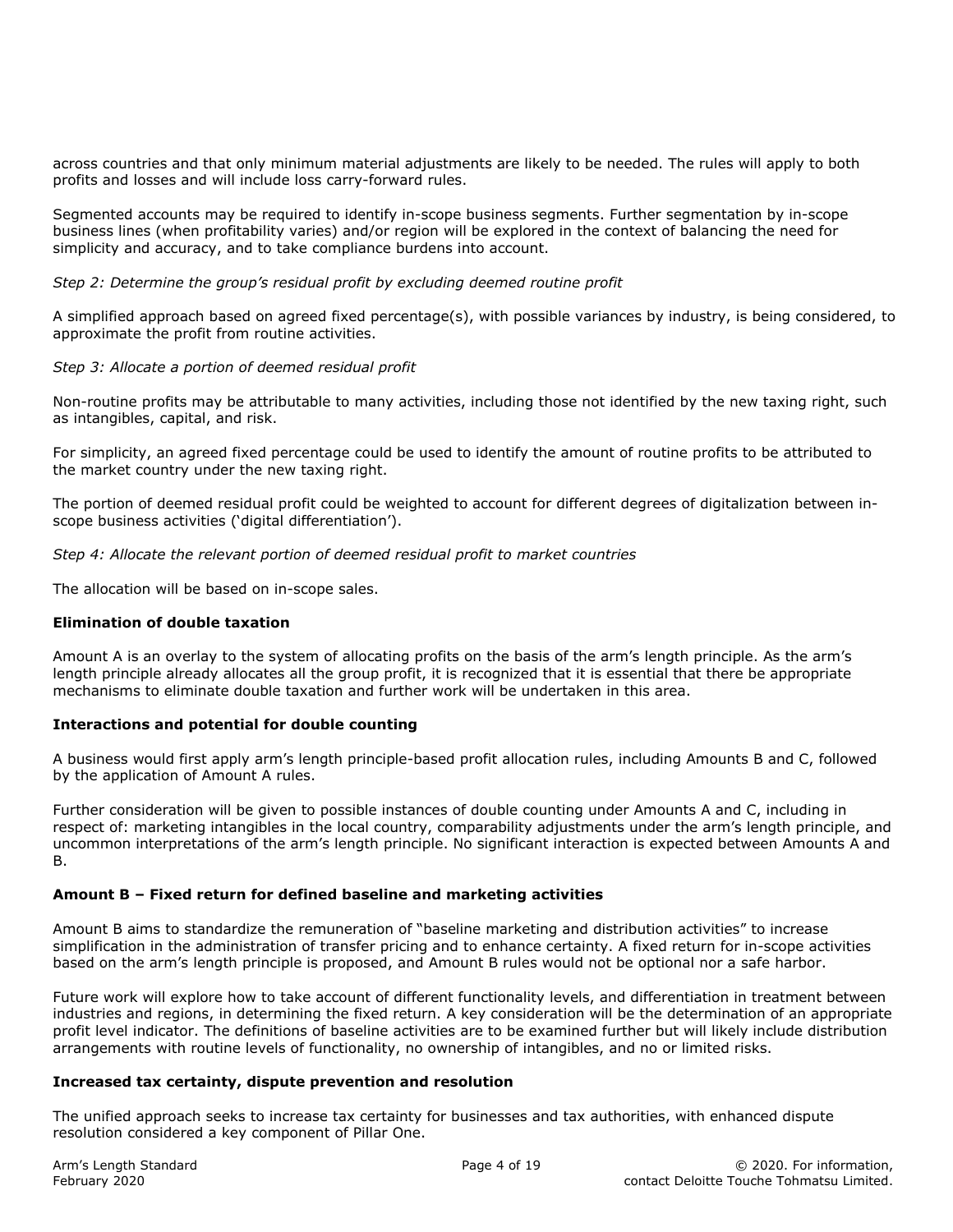For Amount A, work will be undertaken to develop an innovative approach, supported by a clear, administrable, and binding process, to provide early dispute prevention. This could include reviews by representative panels made up of members of tax authorities. Options will be developed for appropriate mandatory binding dispute resolution for Amount A when a business has not opted in to the early certainty process.

Amount B rules will be designed to limit the potential for disputes and will be further limited by the provision of clear and detailed guidance on its scope. For Amounts B and C, there are currently differing positions within the Inclusive Framework on the breadth of application of enhanced dispute resolution mechanisms, and the adoption of mandatory binding arbitration may not be possible in all countries. It may therefore be necessary to consider other mechanisms. The importance of enhancing mutual agreement procedures (MAP) and ongoing work to improve the effectiveness of multilateral MAP is recognized.

#### **Implementation and administration**

A new multilateral convention will implement changes to tax treaties consistently and substantially at the same time. This would supersede the relevant provisions of existing treaties or create a framework between countries without a current treaty.

Appropriate infrastructure will be put in place to support consistent administration of the new taxing right, while keeping compliance and administrative costs at a minimum. Due to the number of new requirements associated with the new taxing right, certain elements may be introduced on a phased basis and/or initially on a simplified transitional basis.

The proposal for an alternative safe harbor basis, whereby an electing group would agree, on a global basis, to be subject to Pillar One, is to be considered in further detail. A final decision will be made after the other elements of the consensus-based solution have been agreed upon.

#### **Commitment to withdraw relevant unilateral actions**

It is expected that any consensus-based agreement must include a commitment by Inclusive Framework members to withdraw relevant unilateral actions, such as digital services taxes.

#### **Pillar Two – Global anti-base erosion proposal**

The document includes a progress note on Pillar Two, the global anti-base erosion proposal. This will enable countries to tax profits that would otherwise be taxed at an effective rate below a 'minimum rate.' The progress note states that significant work on key issues is advancing at a fast pace, with technical progress on many aspects of the proposal, but that significant work remains.

#### **Next steps**

The statement includes a revised Program of Work for Pillar One, published as Annex A, with remaining issues divided into 11 separate work streams. An OECD webcast on the economic analysis and impact assessment of the proposals is scheduled for 13 February 2020.

The Inclusive Framework intends to reach agreement on the key policy features of Pillar One by early July 2020, including the definition of the categories of business activities that fall within the scope of the new taxing right, and the determination of the appropriate thresholds for the percentage(s) of profits that will be reallocated under the new taxing right. Remaining work is to be completed by November 2020 with a view to agreeing and publishing a final report by the end of 2020.

| Bob Stack (Washington, DC)<br>Managing Director | Keith Reams (Washington, DC)<br>Principal |
|-------------------------------------------------|-------------------------------------------|
| Deloitte Tax LLP                                | Deloitte Tax LLP                          |
| bstack@deloitte.com                             | kreams@deloitte.com                       |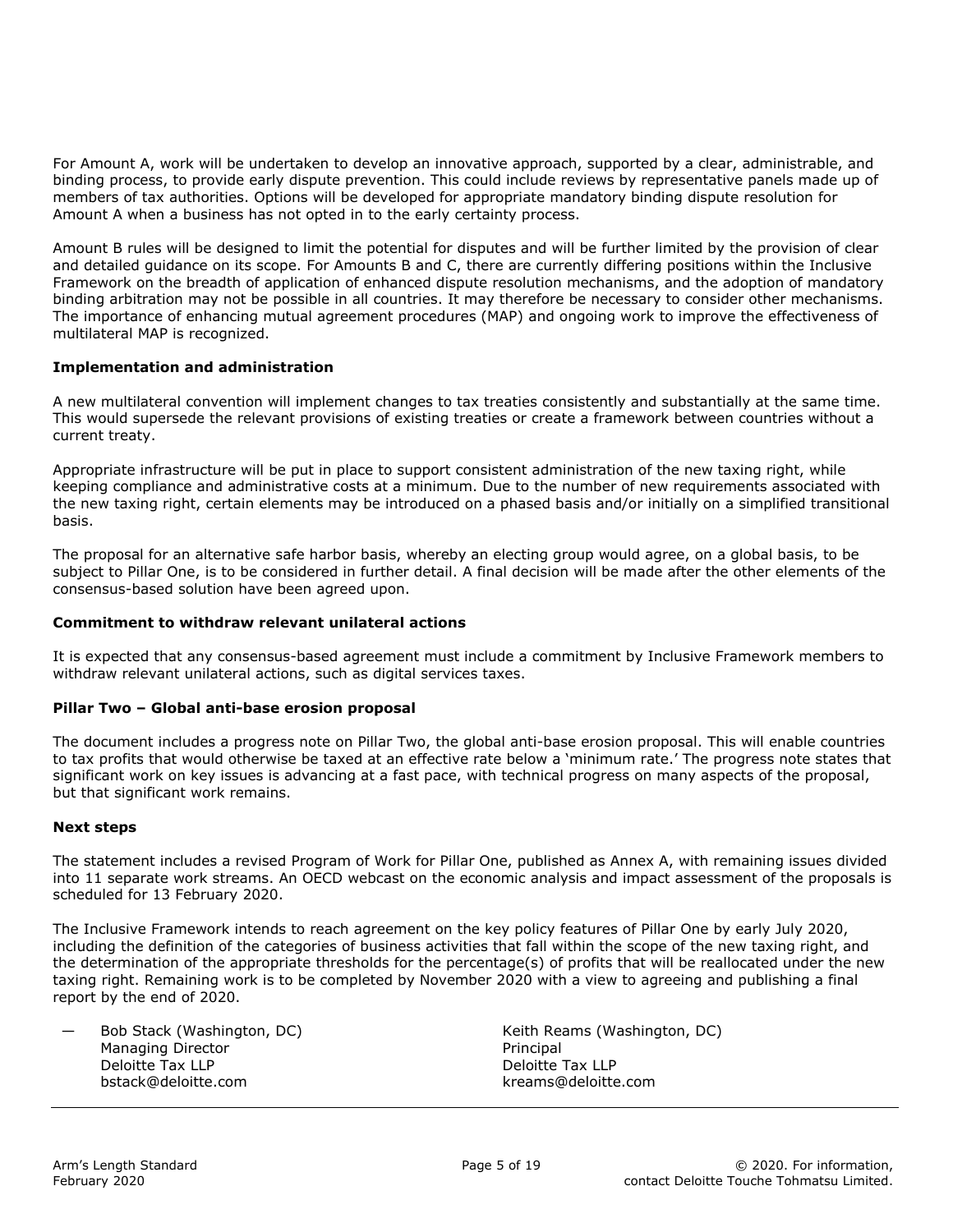## **Germany introduces legislation to enact significant changes to transfer pricing rules**

The German Federal Ministry of Finance (MoF) published a draft law on 10 December 2019 that would implement the EU anti-tax avoidance directive. The draft includes a far-reaching revision of sec. 1 Foreign Tax Code (FTC) and certain amendments to the General Tax Code (GTC) pertaining to the German taxation of cross-border transactions. Sec. 1 FTC serves as the core legal basis for transfer pricing adjustments in German tax law and defines the main aspects of the German interpretation of the arm's length principle.

The draft law is intended to represent a profound revision reflecting recent developments based on the OECD's base erosion and profit shifting (BEPS) project.

An overview of the most important aspects of the draft law from a German transfer pricing perspective follows.

#### **Function and risk analysis and transfer pricing method**

According to the MoF's explanatory memorandum accompanying the draft legislation, the goal of the sec. 1 FTC revision is to introduce a more precise version of the German interpretation of the arm's length principle by comprehensively implementing the principles laid out in the OECD's 2017 transfer pricing guidelines into German law. The MoF proposes the following changes to the existing law:

- Eliminating the current hierarchy of transfer pricing methods;
- Prioritizing the taxpayer's actual conduct, and the facts and circumstances of the business transactions (instead of the contractually agreed conditions); and
- Codifying the functional and risk analysis as the basis to determine if the business transactions are deemed comparable.

The MoF also proposes implementing the internationally adopted "best method rule" as per the draft provisions in sec. 1 para. 3 sentence 5 of the FTC. The draft law requires that the taxpayer select the most appropriate transfer pricing method, considering the advantages and disadvantages of each method. Moreover, the draft states that only information objectively available at the time the agreement regarding the business transaction was concluded may be used to determine the arm's length price; however, the practical consequences of this proposed provision are not further clarified. Finally, in the draft sec. 1 para. 3a FTC, the MoF proposes the adoption of the interquartile range as the general approach for narrowing the range resulting from benchmarking analyses.

#### **Intangibles**

For the first time, the MoF has introduced a legal definition of the term "intangibles" in the newly proposed sec. 1 para. 3c FTC, based on the OECD transfer pricing guidelines. However, the proposed definition is vague, and it is unclear whether it will achieve the desired outcome.

The draft law proposes the implementation of the "DEMPE" (development, enhancement, maintenance, protection and exploitation of intangibles) concept – originally developed by the OECD – in German tax law. The DEMPE concept provides for entitlement to returns derived from intangibles based on the performance of essential functions and the bearing of risks, as well as the use of assets in connection with intangibles. However, the draft does not provide clear guidance on the extent of the income allocation associated with the performance of these functions in specific cases. Nevertheless, a mere financing of these functions should not entitle the financer to a return from the financed intangibles but should be remunerated as a mere financing function.

In this context, some relevant questions remain unanswered, such as:

- Which DEMPE functions, and under which circumstances, would entitle an entity to the returns derived from the exploitation of intangibles, and what is the extent of the entitlement?
- Under what circumstances is the profit split method applicable, and what criteria should be applied for an appropriate profit allocation?
- How should losses be treated and what are the consequences of the sale of an intangible for the parties involved?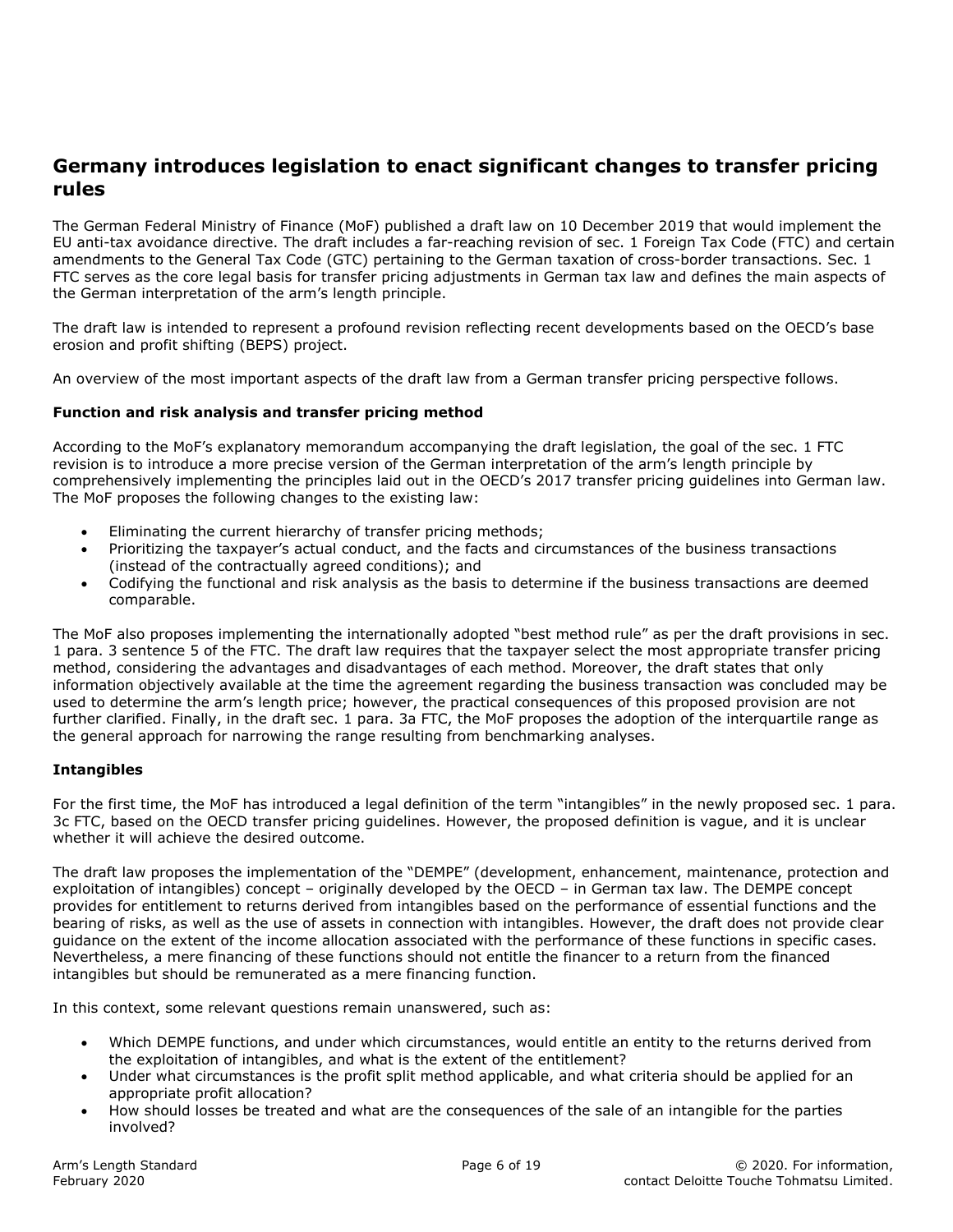Finally, the draft does not include legally binding clarifications, which would be indispensable for the application of the DEMPE concept in practice.

#### **Price adjustment clause**

The new price adjustment clause, outlined in a newly proposed sec. 1 b FTC, would be applicable to all business transactions that involve valuable intangibles. The clause therefore would no longer be applicable only to business transactions with intangibles to which the so-called hypothetical arm's length comparison is to be applied. A significant deviation during the first seven years (more than 20 percent in relation to the original arm's length price based on actual profit development) would trigger the application of the envisaged price adjustment clause. An income adjustment equal to the amount of the deviation would be made in the eighth year after the conclusion of the transaction.

There draft law includes three defined exceptions to this rule:

- 1. The provision of prima facie evidence of the unpredictability of the circumstances triggering the actual developments;
- 2. Proof of appropriate consideration of the uncertainty resulting from future developments within the transfer pricing agreement; and
- 3. A license/IP transfer agreement with revenue-based or profit-based compensation.

The draft does not specify how "proof" under the second exception may be provided. In this respect, prima facie evidence seems possible at best.

The extension of the scope for the application of the price adjustment clause – based on the current wording of the draft – contradicts the explanatory memorandum, which appears to assume that the content of the draft corresponds to the provision currently in place. This would have a significant impact, in particular because in practice the arm's length pricing for intangibles transactions is usually demonstrated via databases.

The reduction of the relevant period from 10 to seven years is generally favorable. However, the arm's length nature of this regulation remains questionable, as unrelated parties most likely will not agree on price adjustment clauses covering a seven-year period into the future.

#### **Transfer of functions**

The so-called "escape clauses" – currently in force in sec. 1 para. 3 sentence 10 FTC – that allow an individual valuation of the transferred assets instead of a transfer package valuation under certain conditions have been removed in the proposed draft. This would result in a stricter application of transfer of function taxation rules compared to current law. As a result, in the future, cases that involve neither a transfer nor a license of essential intangibles would become subject to the transfer of functions rules.

The draft emphasizes that transfer packages should be valued using economically accepted valuation methods. To this end, the relevant valuation and presumption rules of the current legislative decree (e.g., unlimited capitalization period and tax gross-up), which deviate from the international standard, will no longer apply. Consequently, the currently valid relocation of functions decree would lose its legal basis in this respect.

#### **Financial transactions**

The newly proposed sec. 1a of FTC begins with a so-called treaty override provision, which stipulates that the positions set out in the section apply irrespective of existing double tax treaties.

In our view, the new section would apply only to the interest expenses of German taxpayers (that is, only for inbound transactions). The deductibility of any interest expense incurred would be denied for tax purposes unless prima facie evidence can be presented that:

 The debtor will be able to serve the debt (including both interest payments and principal repayment, according to the explanation to the draft law) over the term of the debt, and was able to do so at the time the loan was granted; and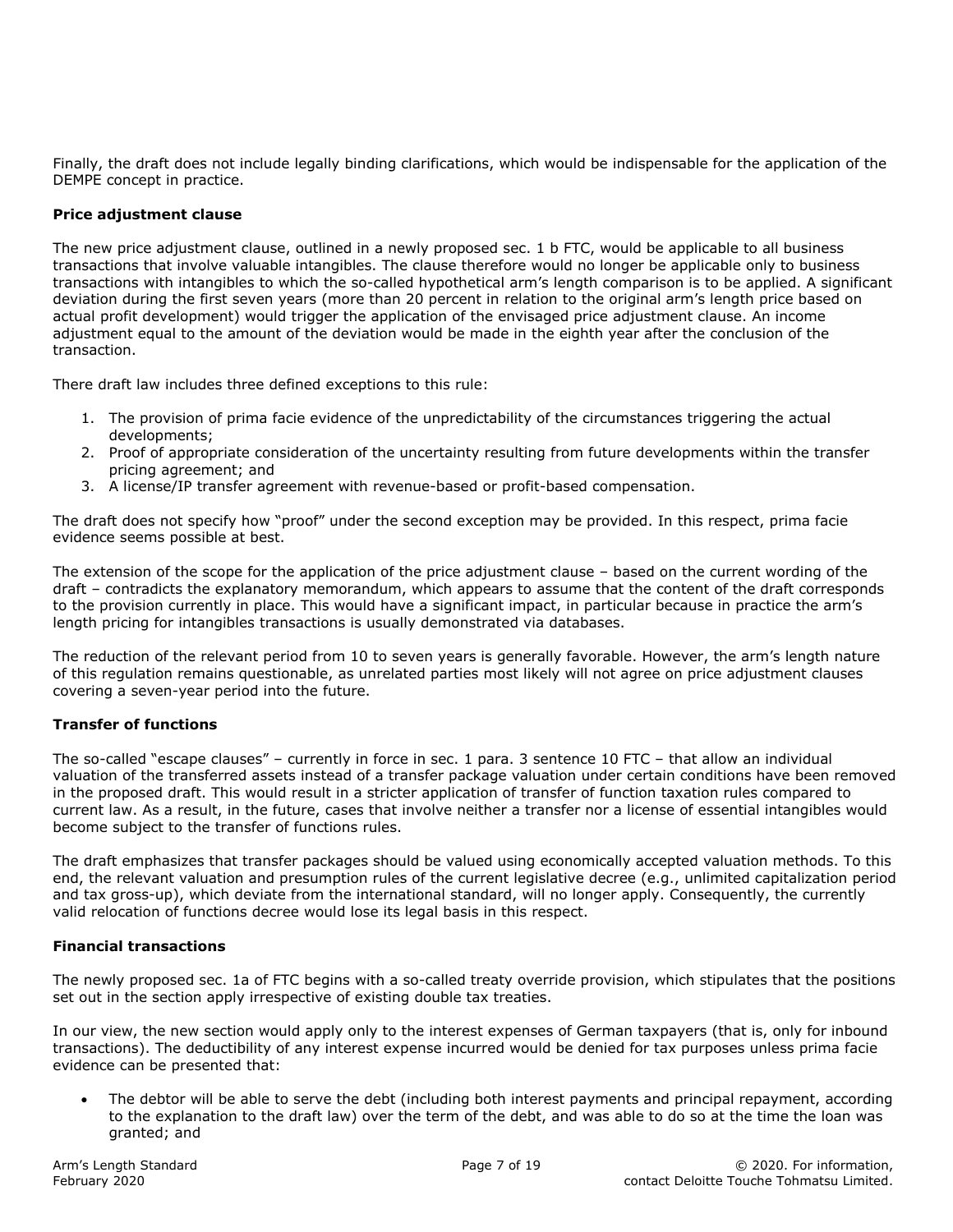The loan is required from a business perspective and the funds are used for the company's business purpose (based on explanations to the draft law, the primary purpose of this provision seems to be the desire to keep the borrowing company from depositing the proceeds from that loan in the group's cash pool).

The arm's length interest rate would resemble the interest rate at which the group could finance itself on the capital market. The guidance on creditworthiness in the draft law suggests that the group rating would apply, unless the borrower's creditworthiness is better than the group's creditworthiness (that is, if the borrower is rated higher than the group); in that case, the borrower's stand-alone rating would apply.

Taxpayers would be free to demonstrate that a different interest rate (a higher interest rate than the interest rate determined with the group rating) is at arm's length. While it would be expected that the tools to demonstrate this would include state-of-the art transfer pricing loan benchmark analyses, the explanation of the draft law does not elaborate on this issue.

In practice, this may effectively lead to a shift of the burden of proof to the taxpayer if the taxpayer deems another approach/interest rate more appropriate than the one determined based on the group rating or based on the interest rate at which the group could refinance itself.

Intragroup financing activities (including the arrangement of loans, back-to-back lending and forwarding, and typical functions of financing companies such as liquidity management, financial risk management, and foreign exchange risk management, which are explicitly mentioned) are generally regarded as routine services. According to the explanations to the draft law, such services would be remunerated on a cost-plus basis (explicitly referring to the cash pool leader). However, the draft law continues to stipulate that such activities should be remunerated based on a "risk-free interest rate," based on "term-equivalent governments bonds of the highest creditworthiness," which we believe to be an obvious contradiction.

## **Related parties**

The draft expands the definition of related parties in sec. 1 para. 2 FTC, partly to avoid the tax evasion that would occur in cases in which related entities issue non-voting shares or enter into voting agreements. Furthermore, a close relationship between entities can now be established through close strategic and professional coordination within a network; however, this is based only on the draft's explanatory memorandum, and no specific basis for this conclusion can be found in the draft law itself.

#### **Master file**

The draft law reduces the turnover threshold for the obligation to prepare a master file from EUR 100 million to EUR 50 million, which is likely to result in a considerable increase in the number of taxpayers subject to the master file filing requirement in Germany.

The master file must be filed electronically with the competent tax office "at the latest after the end of a fiscal year." The draft law does not provide a specific due date for filing the master file, nor a reference to a specific event, such as the date of submission of the annual tax return for the respective fiscal year. It would be virtually impossible to fulfil this obligation if the taxpayer is required to file the documentation at the latest by the beginning of the next fiscal year.

## **Advance pricing agreements (APAs)**

The draft law codifies the requirements and procedure to obtain an APA and creates a legal basis for the APA program in sec. 89a GTC. The legislature intends to increase legal certainty in cross-border contexts to avoid international disputes.

The newly introduced draft defines a number of prerequisites that must be met before an APA request can be initiated. From a practical point of view, the draft law appears to be too restrictive in this regard. For example, it is unlikely that taxpayers would apply for an APA without the impending risk of double taxation. Unnecessary applications would also be kept in check given the increased obligations for cooperation in an APA procedure and the resulting transparency, as well as the application fees, which must be paid in advance.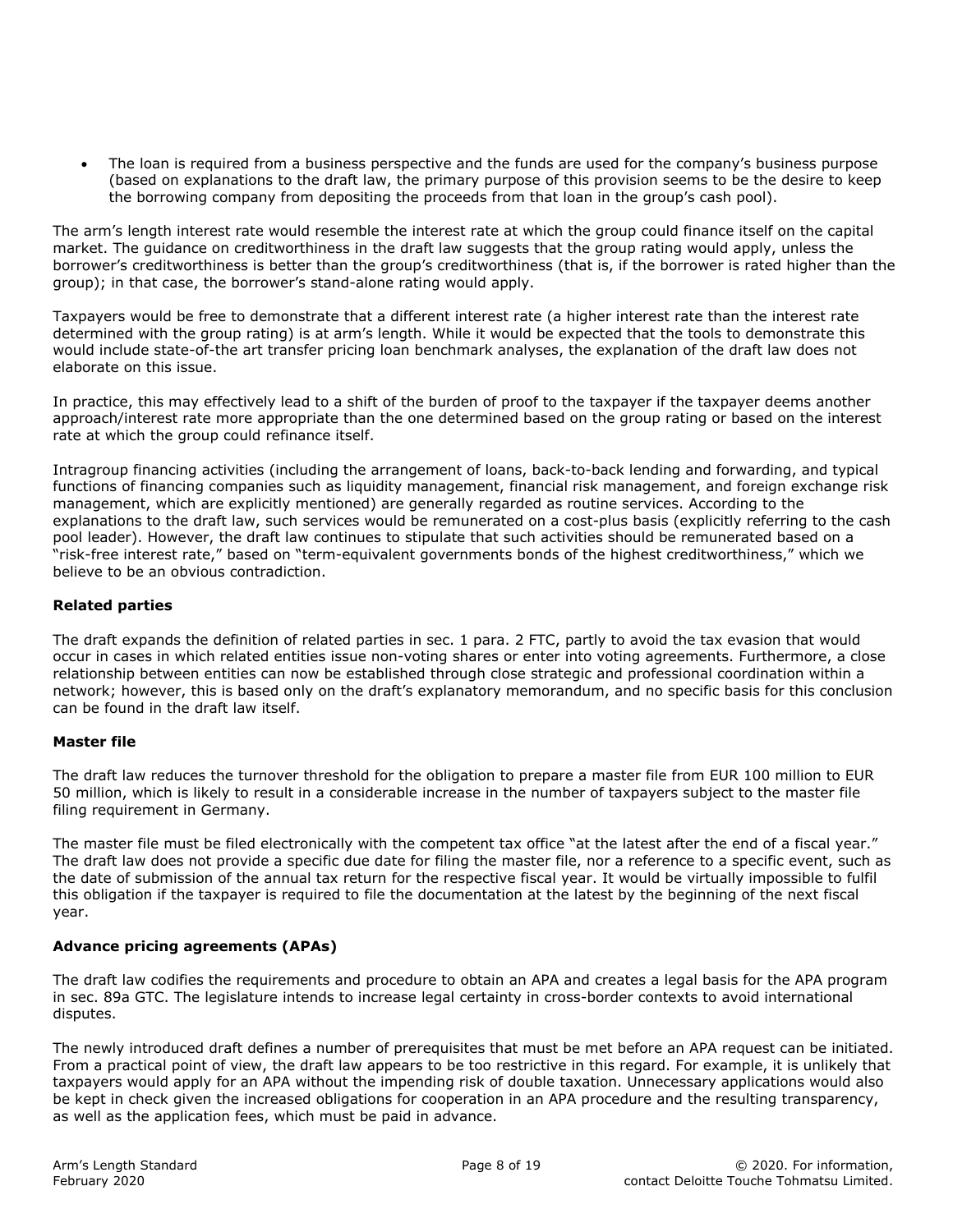The draft increases the basic fee for an APA application from EUR 20,000 to EUR 30,000. The fee may be reduced if the APA follows a coordinated bilateral or multilateral tax audit ("joint audit"). This would create an additional incentive to secure the outcome of a joint audit for the future. In our opinion, joint audits now offer a good opportunity for efficiently avoiding tax conflicts and double taxation in advance. A sort of "fast track" APA procedure would be possible, as a comprehensive fact-finding process would already be performed – to a certain extent – in the course of the joint audit.

The newly introduced legislation largely follows the already published information regarding APAs, last updated by the tax authorities in 2018.

## **Application and legislative decree**

The new legislation would enter into force on the day following its promulgation. The following is planned for the application of the new regulations in the transfer pricing area:

- The amended sec. 1 and sec. 1a and 1b FTC would apply from the 2020 assessment period onwards.
- The change in the threshold value for the master file documentation would apply for the first time to fiscal years beginning after 31 December 2020.
- The starting date for the obligation to submit the master file electronically will be determined in a separate legislative decree.
- The new sec. 89a GTC would apply for the first time to applications received by the competent authority after the provision's date of entry into force.

Despite the vast scope of the new rules, the legislature has not addressed some important issues in the draft law in a comprehensive way. To fill those gaps, the draft law provides a legal basis to regulate details of the arm's length principle within the meaning of sec. 1 paragraphs 1, 3, 3a, 3b, 3c, and sec. 5 FTC in a separate legislative decree. In addition, it would also make sense to adapt the existing legislative decrees and MoF circulars in light of the new rules.

Surprisingly, the draft law does not include a corresponding legal basis for the newly created sec. 1a and 1b FTC.

#### **Further legal procedure**

The next step in the legislative process is for the cabinet to discuss and vote on the draft law. However, the date of the vote has been postponed indefinitely (originally, the vote was expected to take place on 18 December 2019). After that, the law will go through further legislative steps and may also undergo revisions before enactment. Despite the tight deadline and given the significance of the planned changes, Deloitte Germany has submitted a preliminary statement to the MoF on the transfer pricing provisions in the draft law.

Jobst Wilmanns (Frankfurt) Partner Deloitte Germany jwilmanns@deloitte.de

Conrad Marburg (Berlin) Manager Deloitte Germany cmarburg@deloitte.de

 Markus Kircher (Frankfurt) Partner Deloitte Germany mkircher@deloitte.de

## **Brazil considers convergence with OECD transfer pricing standards**

The OECD on 18 December 2019 released the study "Transfer Pricing in Brazil: Towards Convergence with the OECD Standard," a detailed report that marks the conclusion of a joint project with the Brazilian Federal Revenue (RFB) launched in February 2018 to examine the similarities and divergences between the Brazilian and OECD transfer pricing approaches.

**URL:** http://www.oecd.org/tax/transfer-pricing/transfer-pricing-in-brazil-towards-convergence-with-the-oecd-standard.pdf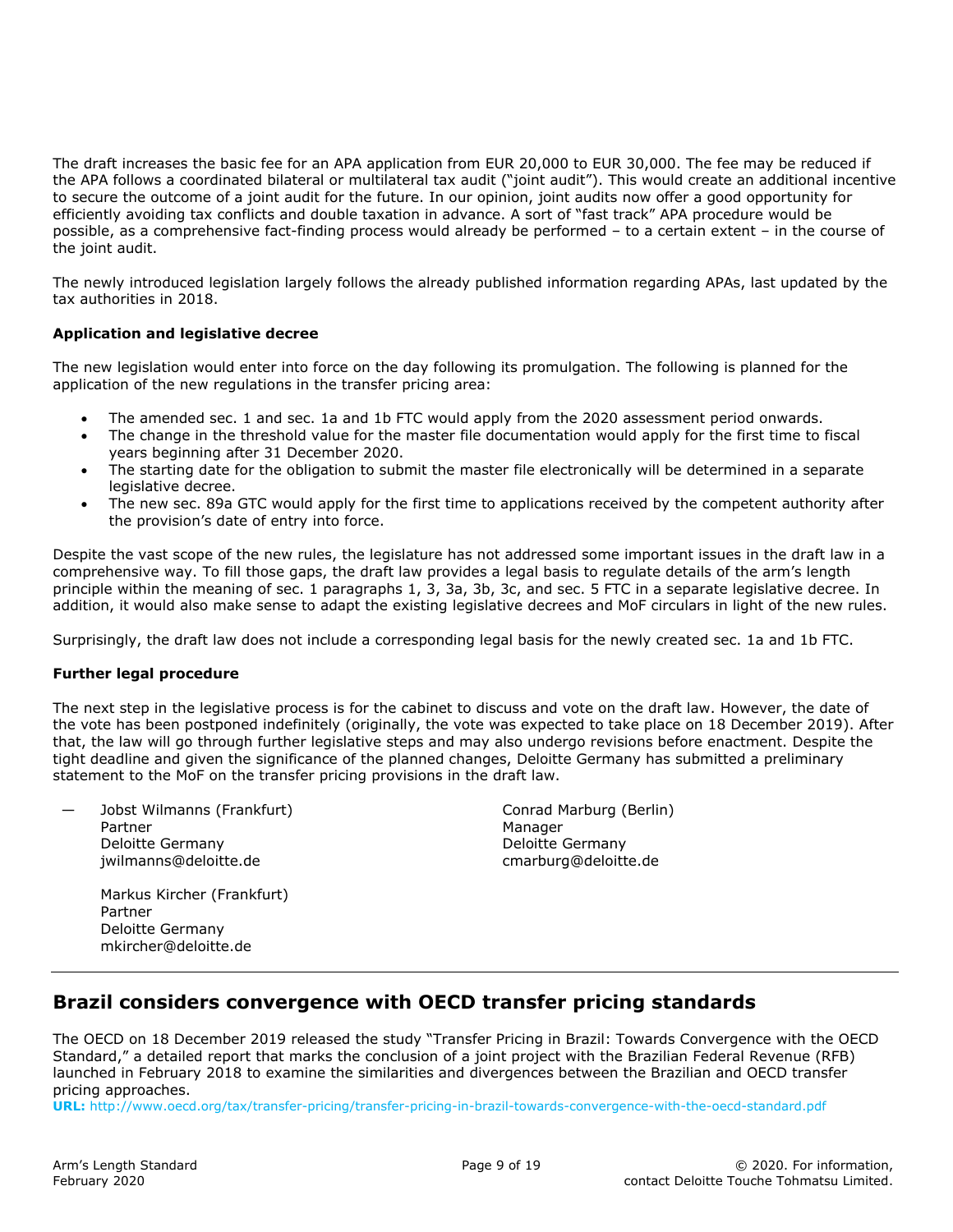#### **Background**

In 2017, Brazil submitted a letter of intent to join the OECD, which triggered the initiation of several actions to assess the country's tax regime and propose amendments, including an in-depth analysis of the Brazilian transfer pricing legal and administrative framework.

The conclusions of this project, which assessed the Brazilian transfer pricing rules' strengths and weaknesses, as well as the limitations imposed on local taxpayers for access to value added functions, and the possibility of alignment with the OECD transfer pricing guidelines, were presented at a joint meeting of the OECD and RFB in July 2019. The report discloses in detail the methodology, analysis, and conclusions presented at the joint meeting.

## **Report's findings**

The OECD segmented the project into three stages:

- 1. Preliminary analysis:
	- a. Evaluation of Brazil's transfer pricing legal and administrative framework;
	- b. Analysis of Brazil's and the OECD's transfer pricing backgrounds; and
	- c. Definition of methodology, including the analysis parameters.
- 2. Assessment of strengths and weakness of Brazil's transfer pricing rules and administrative practices:
	- a. Absence of the arm´s length principle from Brazilian transfer pricing rules;
	- b. Applicability of local transfer pricing methods and documentation obligations;
	- c. Positive and negative outcomes of Brazil's simplistic approach;
	- d. Considerations on transactions not properly addressed by Brazilian rules; and
- e. Consequences for local taxpayers of not being fully integrated into multinational groups value chains. 3. Options for alignment:
	- a. Possibilities to achieve full alignment with the OECD transfer pricing standard; and
	- b. Explanation of the impracticality of a dual system in which both Brazil and OECD approaches would coexist.

The assessment of strengths and weakness comprised the core of the analysis. The concepts and objectives of the OECD guidance on transfer pricing were compared to the Brazilian transfer pricing framework. The gaps or issues identified were assessed according to the main policy objectives of transfer pricing legislation – securing the appropriate tax base in each jurisdiction and avoiding double taxation – and to the general tax policy objectives, compliance and tax certainty.

The assessment identified several issues resulting from gaps and divergences between the Brazilian and OECD transfer pricing frameworks, revealing weaknesses in the Brazilian rules that result in base erosion profit shifting (BEPS) and double taxation. The report acknowledges the strengths of the Brazilian transfer pricing system, especially in terms of ease of compliance and ease of administration by the tax authority, but concluded that the Brazilian rules do not secure the appropriate tax base in each jurisdiction.

The OECD's in-depth analysis addressed the simplicity of Brazil's transfer pricing rules and the concerns they give rise to. Even though the current system provides a practical and predictable approach, from fixed margins, the ability of taxpayers to choose the transfer pricing method, and the availability of safe harbors rules, it represents a trade-off between simplicity and accuracy that could create inappropriate outcomes, resulting in a loss of revenue for Brazil and double taxation and tax uncertainty for taxpayers in the cross-border context.

The report's principal findings, summarized in "Transfer Pricing in Brazil: Towards Convergence with the OECD Standard – Highlights," are as follows: **URL:** http://www.oecd.org/tax/transfer-pricing/transfer-pricing-in-brazil-towards-convergence-with-oecd-standard-brochure.pdf

- Many of the gaps and divergences identified between the Brazilian transfer pricing regime and the OECD guidance increase the risk of double taxation;
- Many of those gaps create BEPS risks, leading to the loss of tax revenue;
- The existing system favors some categories of taxpayers to the detriment of others and provides tax planning opportunities;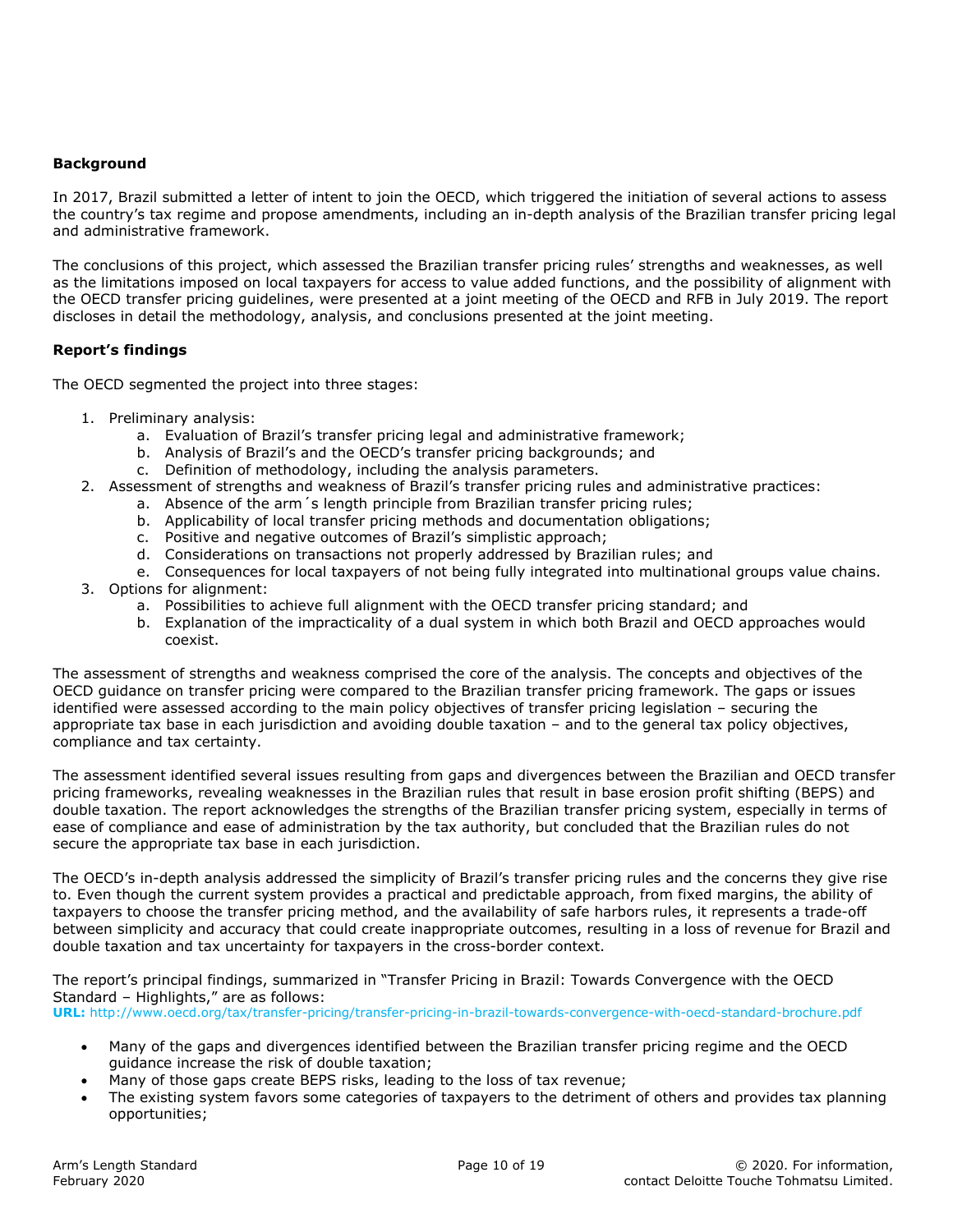- Tax administration and tax compliance aspects of the Brazilian system are generally conducive to ease of tax administration and tax compliance;
- Tax certainty is generally provided, but only from a domestic perspective; significant tax uncertainty is observed from an international perspective; and
- Further tax uncertainty, even domestically, results from the absence of special considerations or very limited guidance for issues related to specific types of transactions.

Given the project's conclusions and the Brazilian tax structure, any alignment with the OECD transfer pricing standard must consider a modern, simple, and efficient system. Nonetheless, the study group indicated that a complete alignment with the OECD transfer pricing guidelines must be achieved, and this conclusion was accepted by RFB.

Two alternatives for alignment were presented:

- Full and immediate alignment: All taxpayers would be simultaneously subjected to new Brazilian transfer pricing rules that reflect the OECD standard, including the arm's length principle and the guidance for its application contained in the OECD transfer pricing guidelines, on a specific date; or
- Full and gradual alignment: Same outcome as the immediate alignment option, but introduced in a structured and staged process, allowing a gradual implementation of the new provisions over a longer period of time.

A partial alignment, which would entail adoption of the OECD guidelines only in certain areas, or for specific transaction or taxpayers, was also evaluated during the project. However, partial alignment would mean that significant gaps would remain in the system, with negative effects on tax certainty, the compliance burden, and the risks of persisting double taxation and loss of tax revenue, and could have negative consequences for revenue collection, allowing tax planning based on the regime that is most favorable from a tax perspective.

Even though a dual system (as other countries have enacted) is not under discussion, some nationalization of the OECD guidelines is expected. In Brazil, considering the history of simplistic, straightforward approaches, this process should take the form of safe harbor regimes. Such nationalization will be part of a draft legislation discussion, for which no agenda or schedule has been set.

Given that convergence has been agreed to by the OECD and RFB, and the Brazilian government has reaffirmed its intention to become an OECD member, a full alignment of the transfer pricing rules is just a matter of time. The next steps were set at the report presentation and involve:

- 1. The release of a blueprint and roadmap for convergence, to be developed in 2020;
- 2. Conclusion of the policy design of the system, including an impact assessment from the RFB on local tax collection;
- 3. Developing draft legislation;
- 4. Establishing a plan for capacity building for the tax administration; and
- 5. Development of safe harbor regimes.

These next steps will involve a dialogue with taxpayers, including the engagement of associations and technical working groups focusing on specific areas, and will include a public consultation regarding the proposal.

| — | Daniel Macedo (Sao Paulo)<br>Partner<br>Deloitte Brazil | Carlos Ayub (Sao Paulo)<br>Partner<br>Deloitte Brazil |
|---|---------------------------------------------------------|-------------------------------------------------------|
|   | damacedo@deloitte.com                                   | carlosayub@deloitte.com                               |

# **Australian tax authorities focus on cross-border intangible transactions**

The Australian Taxation Office (ATO) has identified transfer pricing and anti-avoidance concerns associated with various international related-party intangible arrangements.

The ATO on 22 January released Taxpayer Alert (TA 2020/1), outlining concerns regarding the "mischaracterisation" of activities/payments in connection with intangible assets, and the migration of intangible assets. Taxpayer Alerts are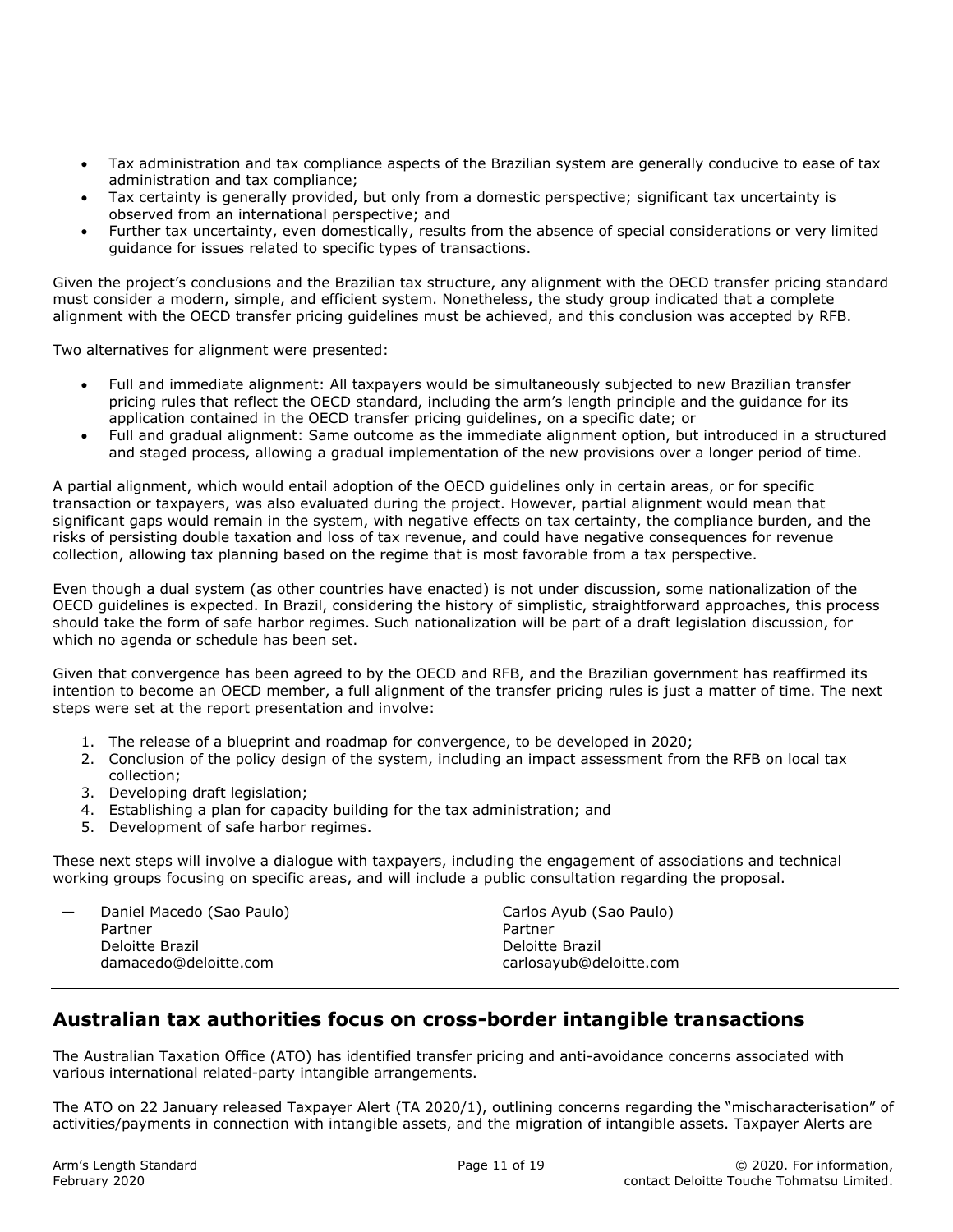issued by the ATO to highlight its concerns about certain arrangements it considers to be higher risk, and to outline the ATO's approach to such arrangements. The release of TA 2020/1 highlights the ATO's increased focus on intangibles-related issues that may lead to inappropriate outcomes for Australian tax purposes. **URL:** https://www.ato.gov.au/law/view/document?DocID=TPA/TA20201/NAT/ATO/00001&PiT=99991231235958

Broadly, TA 2020/1 describes arrangements whereby Australian entities are not appropriately remunerated for functions performed, assets used, and risks assumed in connection with intangible assets. Of particular concern are issues relating to the migration of Australian intangible assets to international related parties on non-arm's length terms or in a manner intended to avoid tax in Australia. The ATO has provided examples of arrangements of concern, though the ATO also indicates that its concerns extend beyond the specific arrangements outlined.

In broad terms, the ATO identifies two arrangements:

- 1. Arrangements involving the bifurcation of intangible assets and mischaracterization of Australian development, enhancement, maintenance, protection, and exploitation (DEMPE) activities; and
- 2. Arrangements involving the nonrecognition of Australian DEMPE activities.

The first identified arrangement is described as follows:

- Old arrangement: an Australian company owns intangibles, derives income from the exploitation of those intangibles, and performs the DEMPE activities;
- New arrangement: the Australian company reduces its DEMPE activities in respect of the existing intangibles. The company enters into a contract R&D arrangement with an international related party (ForCo) to provide services to ForCo associated with the DEMPE activities in respect of new intangibles. The new intangibles are "intrinsically linked" to the existing intangibles, and the Australian company is remunerated on a cost-plus basis. Under this arrangement, Australian-based intangibles decline in value and non-Australian-based intangibles increase in value.

It is noted that this arrangement has similarities with intangible migration scenarios provided by the ATO as part of the Practical Compliance Guideline (PCG) 2018/5, which considers the ATO compliance approach in respect of the diverted profits tax (DPT).

The second identified arrangement involves the nonrecognition (or under-recognition) of Australian DEMPE activities, the exploitation of the intangibles by international related parties in a way in which the Australian entity does not receive an appropriate share of the income associated with the intangible.

These examples consider more complex transactions including cost contribution arrangements (CCAs) and less traditional forms of intangible assets, such as online databases of know-how. Such considerations have a broad implication for multinationals when, for example, data relating to consumer behavior is increasingly valuable to successful business outcomes.

These arrangements may result in improper or non-arm's-length remuneration to Australian entities when significant substance or DEMPE activities are undertaken by that entity. Entry into such arrangements may also lack commercial rationale and not result in the best outcome for the Australian entity based on a consideration of realistically available alternative options and how an independent entity may be expected to behave in the same circumstances.

The potential consequences arising from the arrangements are stated to include:

- Failure to comply with the transfer pricing provisions in Division 815 of the Income Tax Assessment Act 1997;
- Failure to comply with Australian capital gains tax and capital allowances laws when intangible assets have effectively migrated as a result of the arrangement; and
- When the ATO forms a view that the requisite purpose of the arrangement is to obtain a tax benefit, the DPT provisions or general anti-avoidance rule may apply.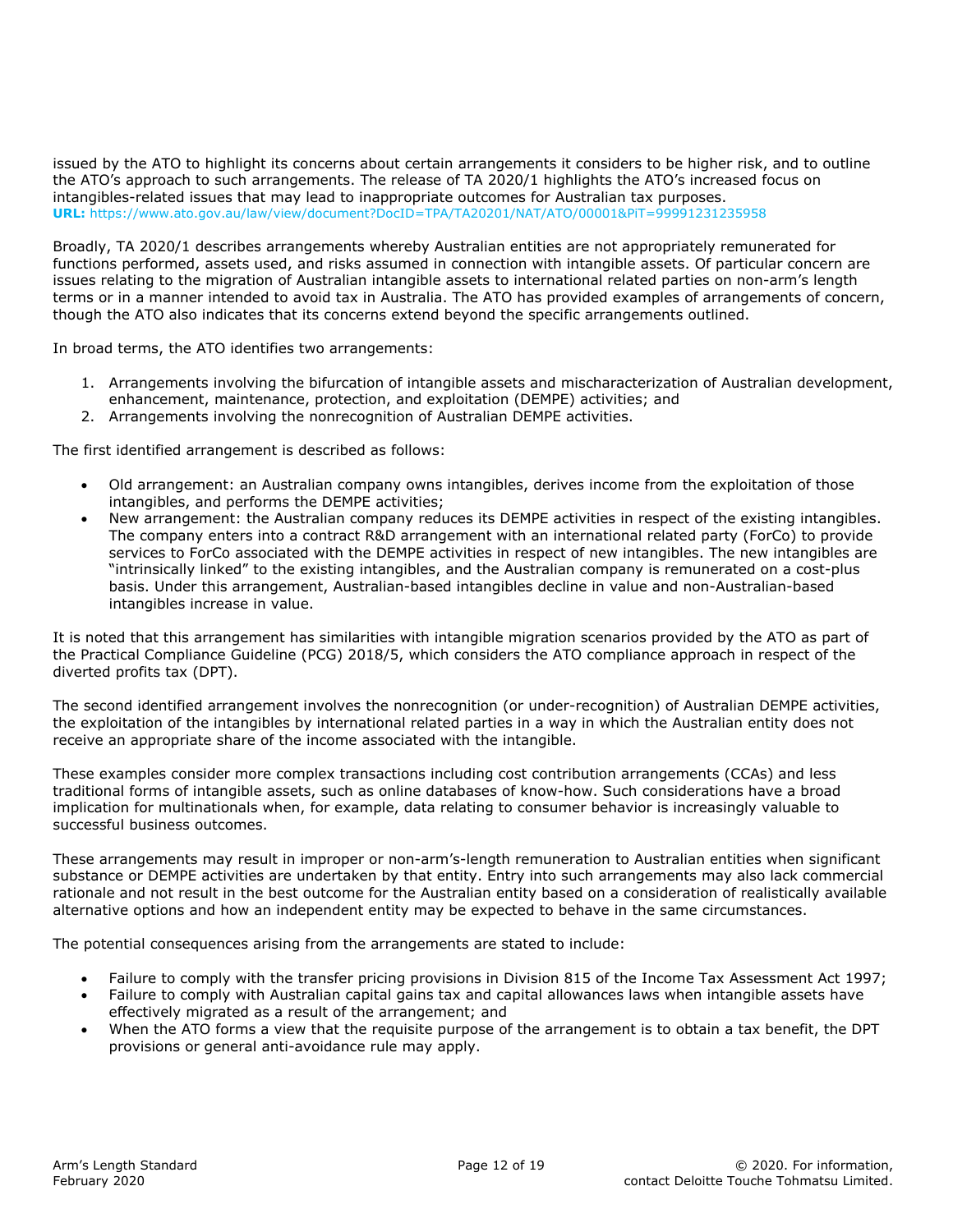#### **Next steps**

Taxpayers that participate in or that are contemplating arrangements whereby they undertake activities in Australia using offshore intangibles should consider whether those arrangements are of the type described in TA 2020/1, or exhibit some of the features identified.

Advice should be sought on CCA contributions, which typically raise tax issues with complex characterization and benefit allocation aspects. In particular, arrangements with international related parties should be considered in the context of this Taxpayer Alert.

The ATO indicates that it is currently undertaking compliance activity in respect of such arrangements and is continuing to develop its technical position in this area. It is understood that the ATO is currently developing a PCG to outline its compliance approach in respect of intangible arrangements. Taxpayers that the ATO considers as higher risk will be subject to increased scrutiny. The ATO is encouraging affected taxpayers to engage with the ATO to discuss their situation.

Soulla McFall (Melbourne) Partner Deloitte Australia smcfall@deloitte.com.au

> Ockie Olivier (Perth) Partner Deloitte Australia oolivier@deloitte.com.au

 Jacques Van Rhyn (Brisbane) Partner Deloitte Australia jvanrhyn@deloitte.com.au

Geoff Gill (Sydney) Partner Deloitte Australia gegill@deloitte.com.au

John Bland (Brisbane) Principal Deloitte Australia jbland@deloitte.com.au

## **Israeli court supports taxpayer's business model change**

Israel's Central District Court ruled on 9 December 2019 that the fact that a taxpayer opts to enter into a related-party arrangement for the purpose of reducing business risk does not necessarily imply that it has executed a transaction that essentially embodies the transfer of "economic value" or an "asset."

The ruling involved an Israeli taxpayer's business model change in 2009-2010. The Israel Tax Authority argued that the taxpayer's acquisition by a foreign multinational enterprise (MNE) group resulted in the sale of an Israeli asset subject to capital gains tax.

In 2009, the MNE group acquired the shares of the taxpayer and affiliated companies for USD 200 million. Following the purchase, the taxpayer entered into three agreements with members of the MNE group:

- A marketing services agreement: In 2010, the taxpayer agreed to provide marketing services and technical support to one MNE affiliate, a related company, on a cost plus 10 percent basis.
- A development agreement: Also in 2010, the taxpayer agreed to provide another member of the MNE group with development services on a cost plus 8 percent basis.
- A license agreement: Concurrent with the second agreement, the taxpayer entered into another transaction with a related Cayman entity under which it granted the Cayman affiliate a license to develop and sell products based on the taxpayer's intellectual property (IP) in return for royalties ranging between 14.1% and 14.7% (as determined by a transfer pricing study).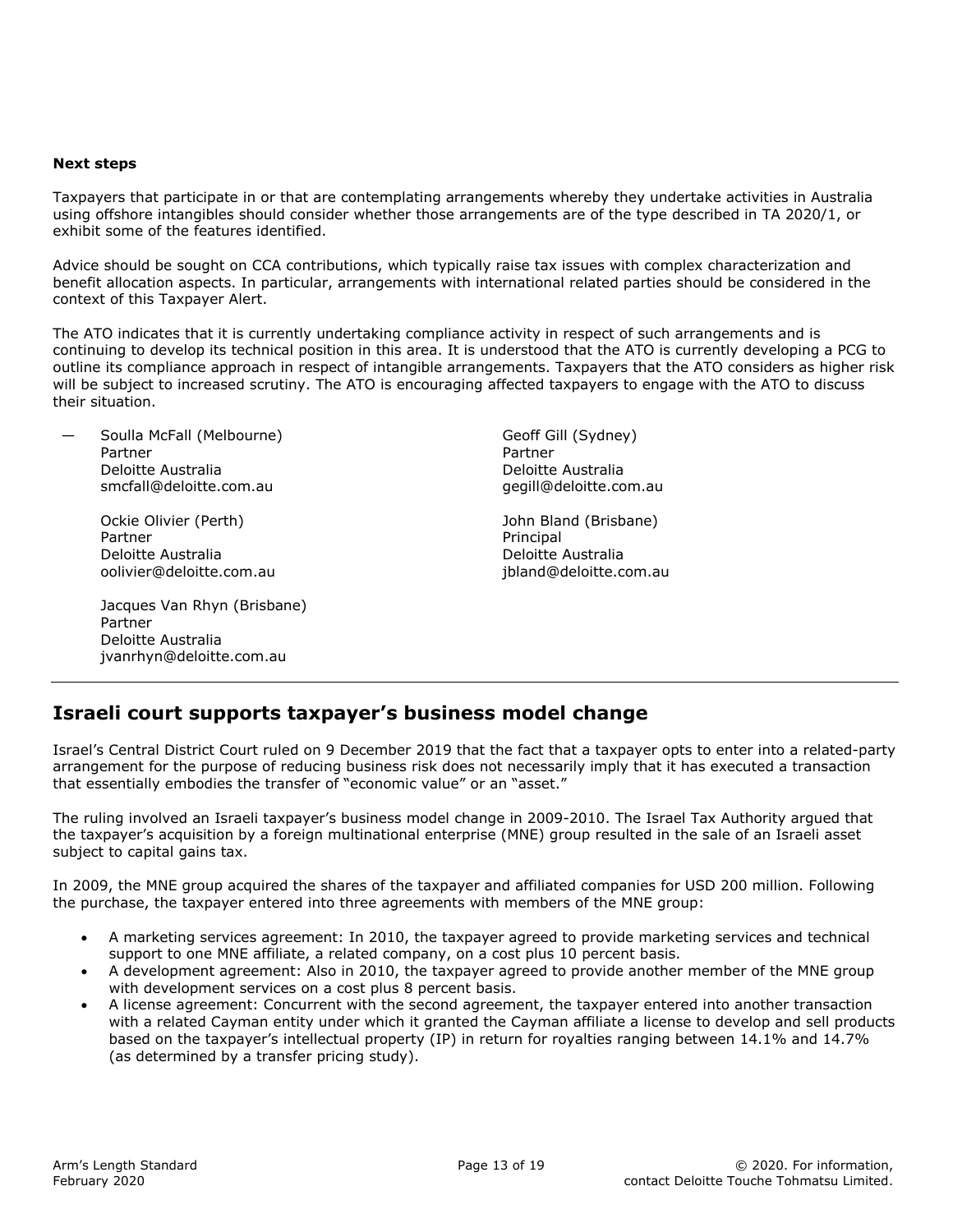Based on these agreements, the ITA contended that the taxpayer effectively transferred to the MNE group functions, assets, and risks (FAR) that constituted a transfer of business<sup>2</sup> outside of Israel subject to capital gains tax. According to the ITA, the market value of the taxpayer's FAR equaled the overall acquisition price of the company, USD 200 million before adjustments for other assets (for example, working capital). The ITA supported its position by pointing to several indicators of a sale associated with these agreements, such as the taxpayer's request to the Office of Chief Scientist (OCS) – the governmental funding agency for many technology start-ups – characterizing the license agreement (the third transaction) as a "sale" of IP and not as a license of IP in exchange for royalties.

In its response, the taxpayer argued that the ITA's description of the related-party agreements as the transfer of a business mischaracterized the transactions. As evidence, it noted that following its acquisition, its financial situation improved, with income and profits rising and its workforce expanding. Further, it earned significant royalties from its license agreement and additional revenue on the subsequent sale of its remaining IP. With respect to its request to the OCS, it noted that the reference to "sale" of IP was in keeping with that governmental agency's terms of art when considering transfers of IP outside of Israel.3

## **Court decision**

The court accepted the taxpayer's account that changes to its business model did not represent a sale of business or of IP. In formulating its position, the court touched on several matters that are frequently addressed by the ITA in its analyses of MNE acquisitions of Israeli start-ups, including the following:

**Court clarification of previous court decision.** In reaching its conclusions, the court referred to a 2017 court ruling (with the same judge presiding) also involving the purchase of an Israeli company, in which actions subsequent to the acquisition led to the Israeli company being transformed into a "meaningless corporate shell" and the Israeli affiliate failing shortly afterwards. The court highlighted the differences between the facts and circumstances of the earlier case and those concerning the taxpayer and the MNE group and noted, in particular, that the taxpayer's operations in the current case in fact had expanded. According to the court, "the mere fact that a business decides to mitigate risks does not mean that it has executed a transaction essentially embodying the transfer of economic value or of an asset." Similarly, the court rejected the ITA's contention that transition to a "cost plus [markup]" relationship with a related party is necessarily equivalent to the sale of a valuable asset. Instead, the court accepted as a reasonable proposition the notion that taxpayers may alter their functions, assets, and risks so as to improve their likelihood of financial success.

**Court acceptance of basic concepts applied to cost sharing arrangements.** The ITA challenged the taxpayer's position that as part of the changes to the taxpayer's FAR, the related Cayman affiliate would own all newly developed IP and bear the associated business risks while the taxpayer's legacy IP would be retained by the taxpayer and licensed to the Cayman entity. In asserting its claim, the ITA maintained that the license of the legacy IP was equivalent to a sale that would leave the Israeli taxpayer stripped of any know-how. The court, however, dismissed this claim, noting that the taxpayer's R&D workforce had expanded following the acquisition and, more importantly, subsequent to the licensing arrangement, the taxpayer was able to sell its legacy IP to a third party for USD 73 million, making the ITA claim unconvincing to the court.<sup>4</sup>

**Court view of changes to functions, assets, and risks.** As transfer pricing guidance has been interpreted heretofore in Israel, changes to FAR may serve as a reference point for transaction pricing even in instances that do not appear to involve the explicit transfer of an asset. Given fairly broad definitions of "property" and "sale" in the Israeli tax regulations, the court accepted the premise that changes to FAR may serve as an indication that property has been transferred. Notwithstanding this interpretation of changes to FAR, the court found that the fact that the taxpayer's development employees and marketing employees subsequent to the acquisition continued to undertake development of technical and marketing IP (on behalf of the MNE group) – albeit with less risk and less "upside" potential – meant that these activities remained with the taxpayer.

ı

 $2$  In the court's words, "the essence of things, the lifeblood of the appellant and the core assets."

 $3$  The taxpayer also disputed the manner in which the ITA computed the value of the IP, but the matter of the ITA's computation assumptions was not a principal focus of the court decision as it focused largely on whether there had been a business transfer altogether.

<sup>4</sup> Additionally, prior to the sale, the taxpayer earned USD 137 million in royalties.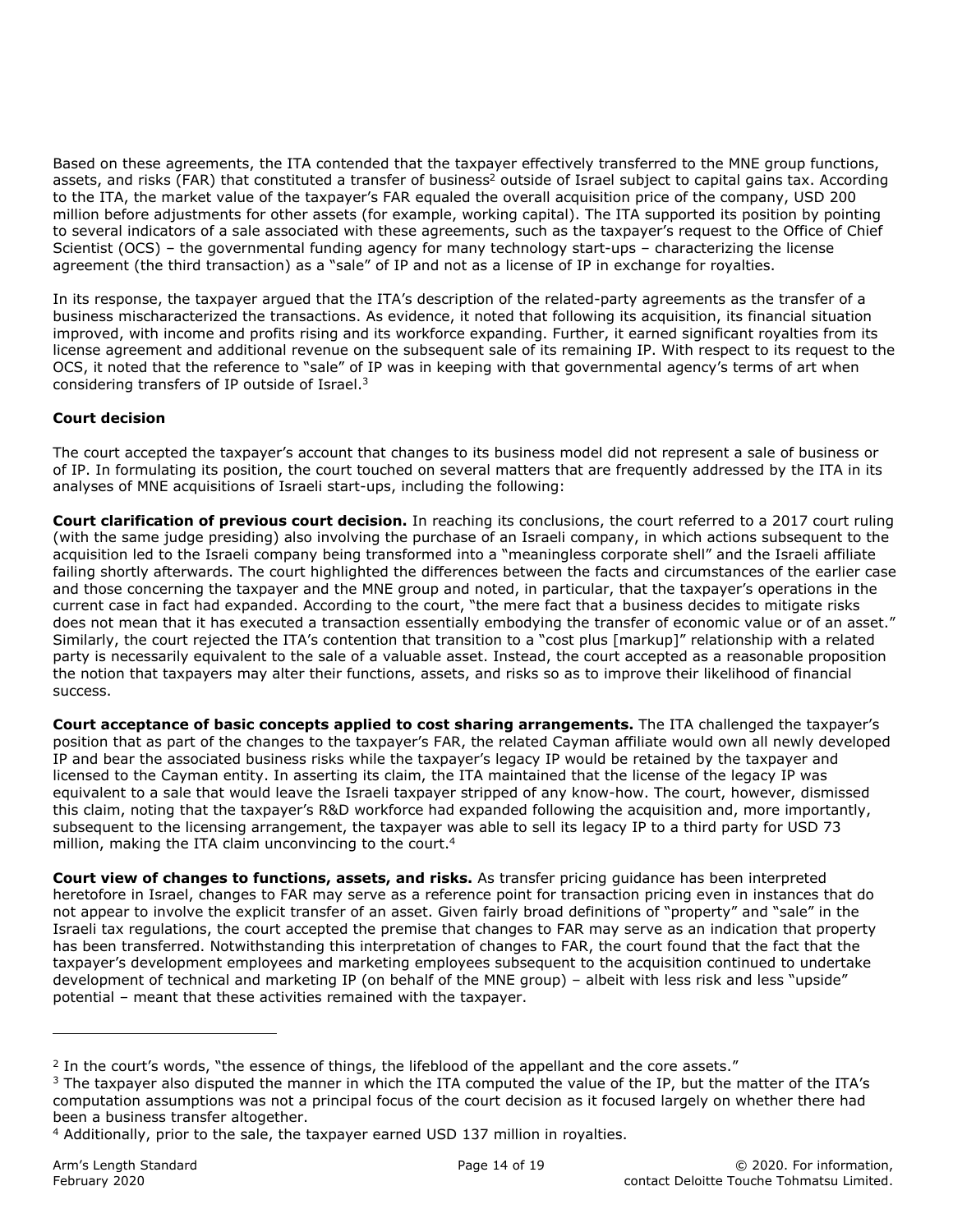In this regard, the court held that, in accordance with the OECD transfer pricing guidelines, consideration must first be given to the legal agreements among the related parties and to the accompanying intercompany pricing and the conduct of the related parties to ensure that the pricing is arm's length.<sup>5</sup> Although it is within the tax authority's mandate to reexamine cross-border transactions between related parties, it should only recharacterize the intercompany agreements as different transactions sparingly. According to the court, in the case of the taxpayer and the MNE group, the various business changes the ITA cited did not represent a transfer of business.

#### **Court recommendation on the status of OECD guidelines**

The court observed that although the OECD transfer pricing guidelines have not been officially adopted in legislation in Israel – and some portions of the guidelines were added subsequent to the conclusion of the transaction in question – the OECD guidelines nonetheless may serve as a guide to the ITA in evaluating cross-border transactions between affiliates.

Although in the court's opinion the taxpayer's restructuring activities (as evidenced by the changes to its FAR) did not result in a sale, thereby obviating the need to examine any valuation issues, the court offered comments on the following related matters:

Payments made to the Office of the Chief Scientist. As noted, Israeli start-ups often take advantage of favorable financing and tax treatment offered by the OCS to encourage R&D within Israel. The OCS incentives package includes a requirement that any know-how developed using the OCS funds must remain in Israel or may be transferred outside with repayment of principal and interest plus a sizeable penalty. Recognizing that most MNEs acquiring Israeli startups intend to arrange for the ultimate transfer of the Israeli IP, the court viewed the penalty repayment as a precondition for the acquisition and thus another element that would be factored into the acquisition price the MNE group paid for the taxpayer (and its affiliates).

- **Reliance on purchase price allocation (PPA) documentation to value tax assets.** Concerning valuations of tax losses that were to remain the taxpayer's, the court declared that while it does not consider PPAs to be a sufficiently precise tool to determine market prices for tax purposes, in the absence of other reliable information, they may serve to clarify at least how one side considered the value of certain assets at the time of an acquisition.
- **Valuation of workforce in place.** Evaluating the claims made by the ITA (which chose to apply a technology sector discount rate to discount the cash flow associated with the taxpayer's employees) and the taxpayer (which applied a much lower discount rate to reflect the fact that the business risks of the taxpayer would be much reduced in the future with the transfer of most of the business risk to other MNE affiliates), the court noted the inconsistency of the ITA's position which, on the one hand, maintained that the taxpayer had been stripped of most of its value but, on the other hand, chose to apply a high discount rate.
- **Royalty rate charged on legacy IP retained by taxpayer.** The taxpayer applied a constant royalty rate in line with its position that the old knowhow would retain value indefinitely, which the ITA disputed. The court found that the longevity of the taxpayer's IP was strictly a factual matter and required evidence to resolve this matter.

#### **Commentary**

The District Court findings represent an important breakthrough for taxpayers acquired by foreign MNEs, and unless the ITA appeals the decision to the Israel Supreme Court, offer support for certain business arrangements entered into in recent years that are presently under examination by the ITA. Most significant among the court's many pronouncements was its conclusion that the mere fact that a taxpayer opts to enter into a related-party arrangement for the purpose of reducing business risk does not necessarily imply that it has executed a transaction that essentially embodies the transfer of "economic value" or an "asset."

In its general guidance offered to the taxpayer and the ITA and to other interested parties, the court viewed favorably the positions adopted by the OECD in its revised transfer pricing guidelines incorporating directives adopted in the base erosion and profit shifting (BEPS) final reports, which may be regarded as a favorable turn of events. MNEs seeking to restructure an Israeli entity's business activities following its acquisition would be advised to take note of

ı

<sup>5</sup> Making reference, in particular, to OECD Guidelines paragraphs 1.42, 6.34, and 9.168.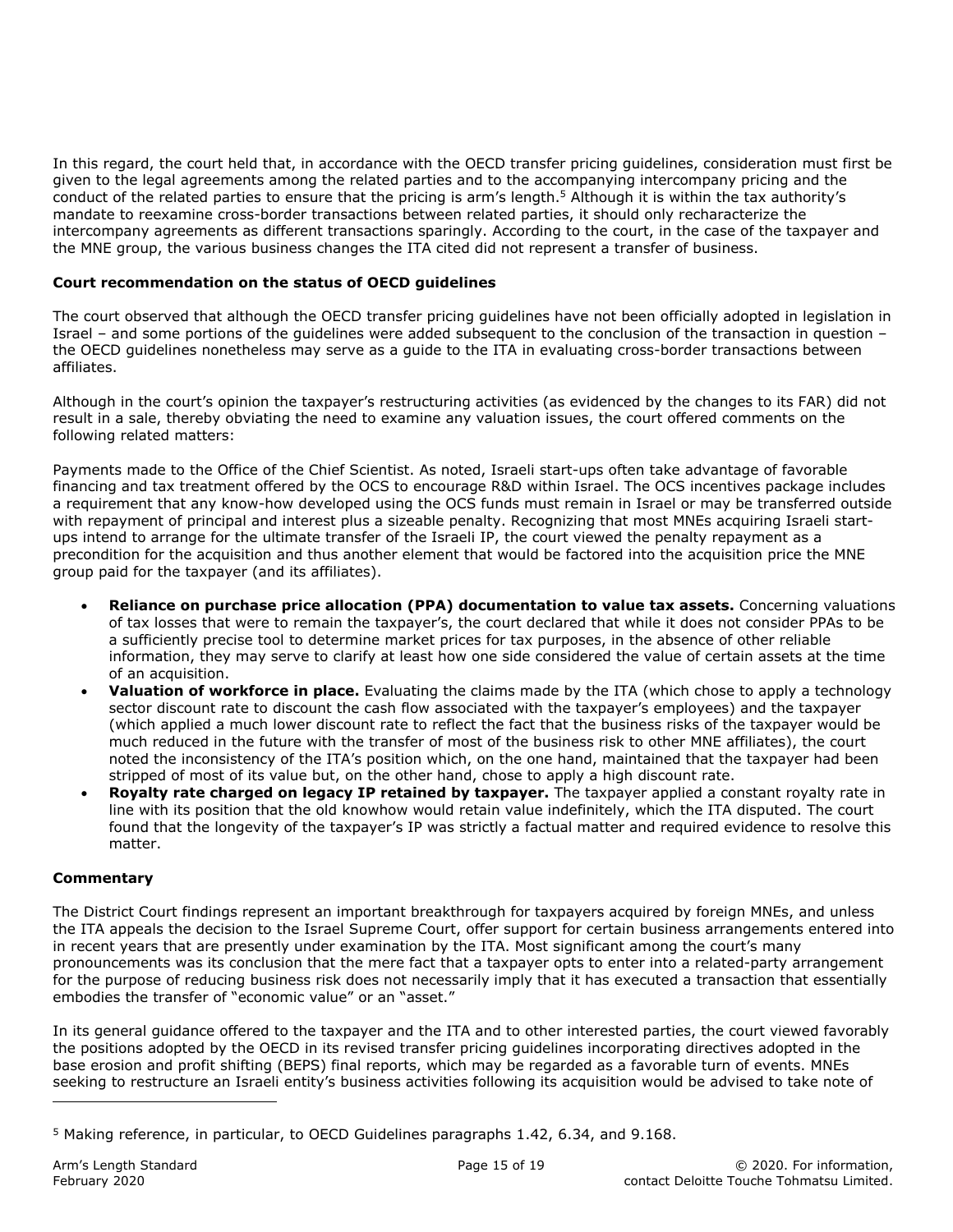this ruling alongside the 2017 ruling and to consider the degree of change to the local operation subsequent to the business model change (in particular, whether the workforce in place, sales, and profits, expanded or contracted following this business model change).

— Guy Attias (Tel Aviv) Partner Deloitte Israel guattias@deloitte.co.il

# **Qatar introduces transfer pricing regulations**

The State of Qatar recently introduced new transfer pricing regulations, which are applicable for accounting periods ending on or after 31 December 2019. Qatari entities with a 31 December year-end must complete a transfer pricing form/questionnaire, which is due by 30 April 2020. A local file and master file must be in place by April 2020.

## **Background**

The newly introduced transfer pricing regulations are part of the Executive Regulations to the Income Tax Law No 24 of 2018, published in Qatar's official gazette on December 11, 2019, and reflect Qatar's commitment to implement the OECD's Action 13 for accounting periods ending on or after 31 December 2019.

The new transfer pricing requirements include five elements in the compliance process:

- 1. A transfer pricing form/questionnaire must be provided with the tax return (due in April 2020);
- 2. A master file must be in place by April 2020 the multinational entity (MNE) group's master file will be sufficient for these purposes;
- 3. A local file must be in place by April 2020 the General Tax Authority (GTA) will confirm over the next month whether this needs to be filed with the tax return;
- 4. Country-by-country (CbC) reporting requirements (already introduced in 2018/2019); and
- 5. A requirement to obtain approval from the GTA if the taxpayer is not applying the comparable uncontrolled price (CUP) method for intragroup transactions involving Qatar.

Additional guidance is expected to be issued in due course to clarify key areas. This will include an advance pricing agreement (APA) program that will become available to taxpayers involved in complex and material transactions. There will also be a materiality threshold or an exemption, but no further information is available.

While the GTA has not specified any penalties for failure to comply with the new regulations, the tax authorities retain the right to impose a penalty up to the maximum amount of QAR 500,000 (approx. USD 138,000) for noncompliance.

— Shiv Mahalingham (Dubai) Partner Deloitte UAE smahalingham@deloitte.com Banashwar Ghosh (Doha) Senior Manager Deloitte Qatar baghosh@deloitte.com

 Mohammed Abu-Hijleh (Dubai) Assistant Manager Deloitte UAE mabuhijleh@deloitte.com

# **Chilean tax authorities sign first-ever APA**

Chile's Internal Revenue Service (CIRS) and the National Customs Service (NCS) recently entered into the country's first-ever advance pricing agreement (APA) with a taxpayer. Interestingly, this APA is also the first one in the world in which the country's customs authority was a party to the agreement.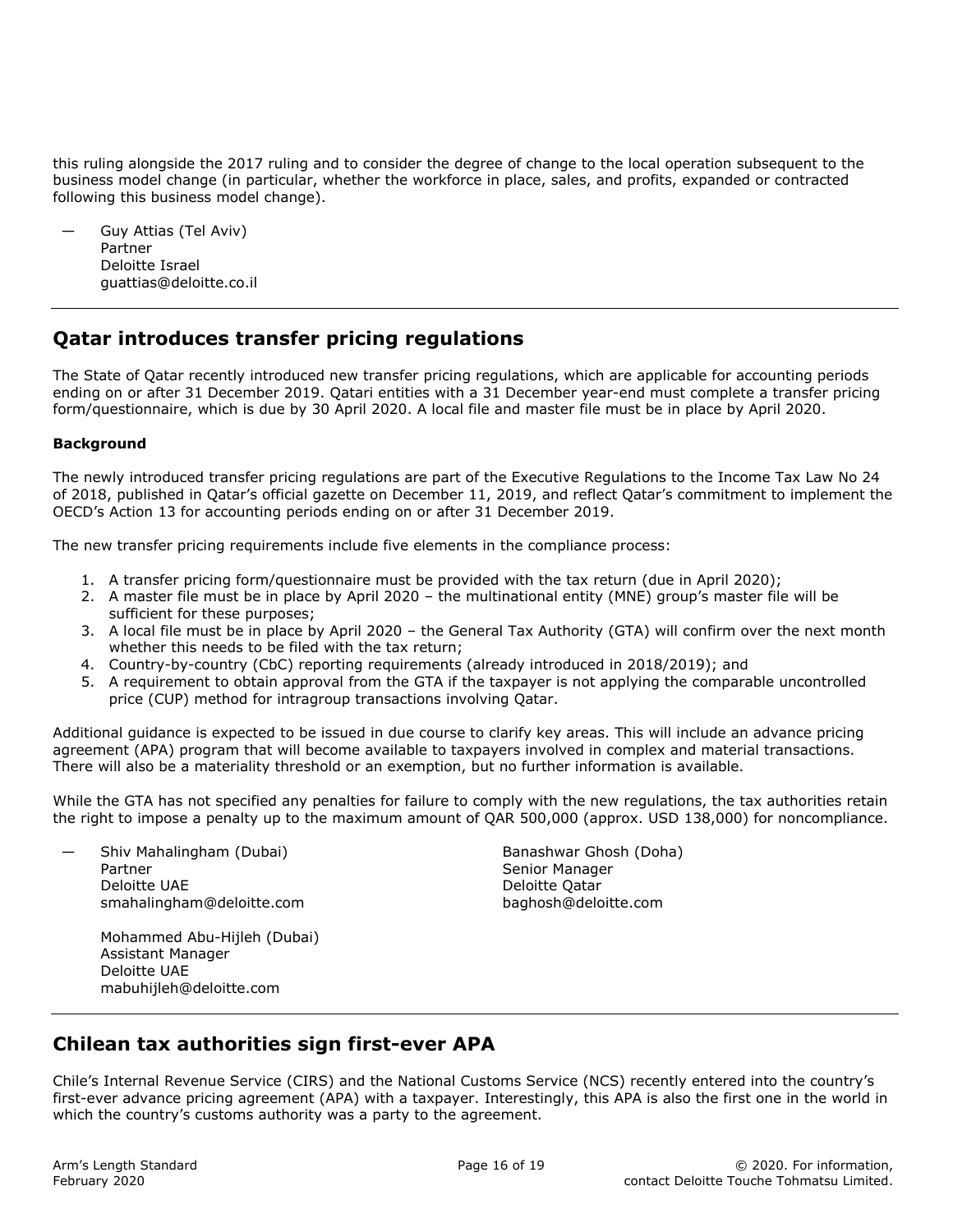The signing of the APA marks a milestone that may be of interest not only to national tax and customs authorities, but also to taxpayers who seek to increase their tax certainty and avoid potential transfer pricing audits and litigation. APAs also may reduce the possibility of double taxation and constitute an opportunity for tax administrations and taxpayers to consult and cooperate to reach an agreement.

Deloitte Chile's Transfer Pricing team conducted the negotiations with the tax authorities that resulted in the signing of this agreement.

— Alejandro Paredes (Santiago) Partner Deloitte Chile aparedes@deloitte.com

> Vanesa Lanciotti (Santiago) Partner Deloitte Chile vlanciotti@deloitte.com

Rocio Crespillo (Santiago) Partner Deloitte Chile rcrespillo@deloitte.com

# **Financial Services Transfer Pricing: Outlook for the asset management sector for 2020 and beyond**

Asset managers are fundamentally transforming the way they work. Key triggers are new fee arrangements, clean share classes, and the unbundling of fees, which will require tax departments to examine the potential impact on fee flows, existing transactions, and transfer pricing policies, as well as the availability of fee data for benchmarking purposes. The continuous progress of technology also raises the question of how to structure such investments from a transfer pricing perspective with respect to the ownership and use of the resulting intangibles.

This article examines two key trends and the impact on transfer pricing that the asset management sector will need to keep on the radar for 2020 and beyond. On the one hand, new fee arrangements, clean share classes, and the unbundling of fees will require tax departments to examine the potential impact on fee flows, existing transactions, and transfer pricing policies, as well as the availability of fee data for benchmarking purposes. On the other hand, technology continues to be a game changer in the financial services sector, requiring massive investments, and raising the question of how to structure such investments from a transfer pricing perspective with respect to the ownership and use of the resulting intangibles.

#### **Key Trends**

As mentioned above, asset managers are fundamentally transforming the very way they work – this is true for the rise of new charging structures, share classes, fund platforms, and distribution models, as well as the ever-increasing importance of technology, such as artificial intelligence, big data, and robo-advisors, impacting key aspects from investment management to regulatory compliance or customer experience.

#### **Charging structures and platforms**

Over the last few years, regulatory changes (especially on inducement regimes) have affected the charging structure of investment funds and led to a rise in new share classes such as clean shares. Clean shares have no loads, commissions, or other distribution fees, which typically pay for an investment fund's distribution costs, and no platform fees.

One of the triggers were rule changes first introduced in 2013 as part of the Retail Distribution Review (RDR) in the United Kingdom, which banned the commission payments that were received by fund managers when recommending their products. As an example, investors using an online broker will therefore often find themselves investing in commission-free funds via so-called "clean" share classes. The investors will then typically pay a separate service fee to their broker. Similarly, those who use a financial advisor could be charged separately for services received.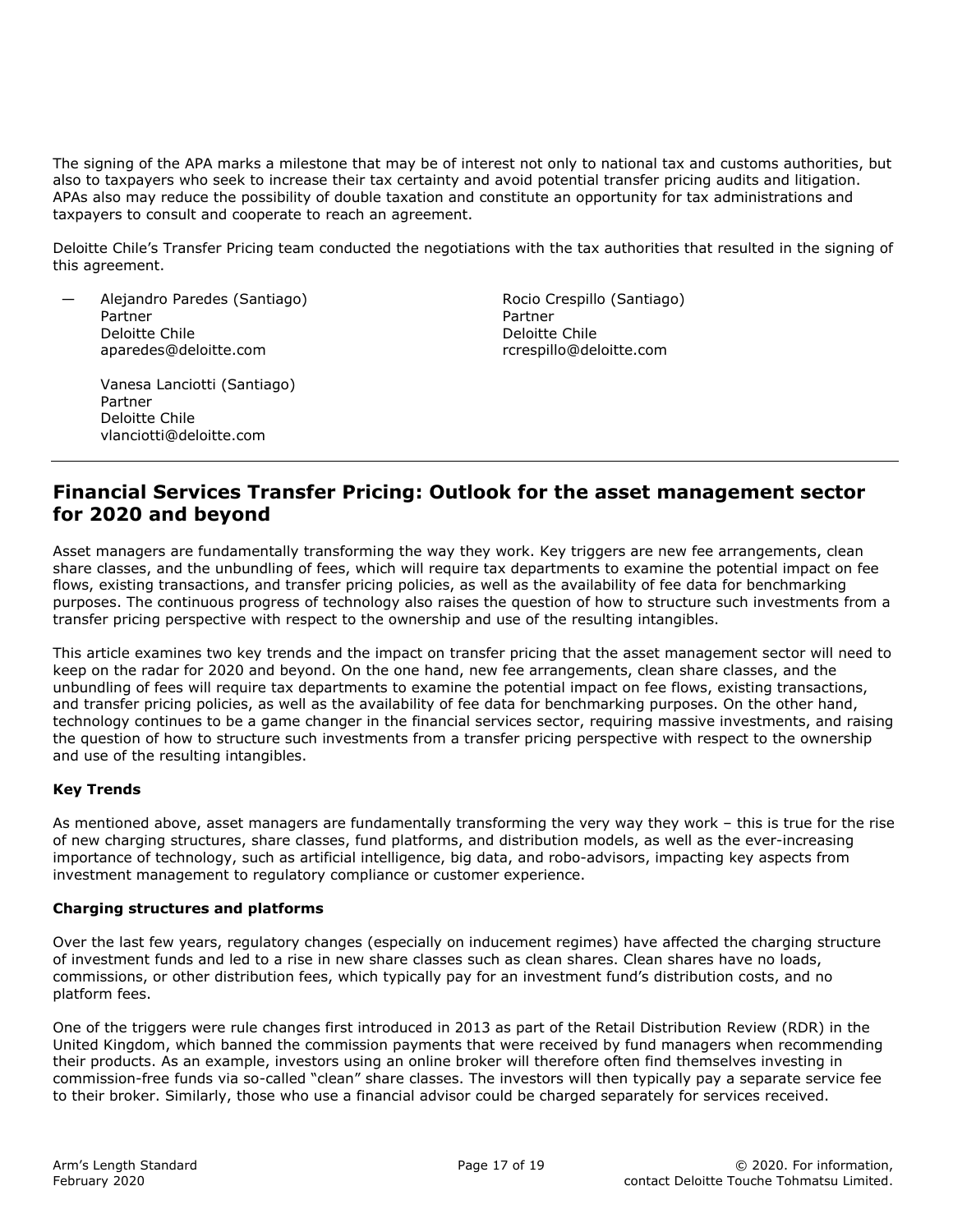MiFID II, which was rolled out in 2018, placed additional restrictions on inducements paid to investment firms or financial advisors by any third party in relation to services provided to clients. Clean share classes emerged as a MiFID II-compliant response to the ban on inducements. Nonetheless, the rise of new share classes has led to an increased complexity in operations.

In sum, three different charging structures can be observed in the asset management sector:

- Unbundled: An investor pays only for investment management and fund operating expenses, and the fund and its advisor do not pay third parties who sell their funds to the public. Instead, distribution, platform, and other operational fees would be charged directly to the investor under a new service-fee arrangement;
- Semi-bundled: The fund charges do not include traditional loads, commissions, or other distribution fees, but can include platform fees, for example. Again, distribution and certain other operational fees could be charged directly to the investor under a new service-fee arrangement; and
- Bundled: Traditional share classes whereby the asset manager pays intermediaries out of the fee charged by the fund and that contains all fees for distribution, platforms, and other operational expenses.

From a transfer pricing perspective, this implies that asset managers will need to take into consideration the impact of new fee arrangements, share classes, and the unbundling of fees. Most notably, there is a potential impact on existing fee flows, transactions, and transfer pricing policies (especially fee splits and the fee basis for the split). This trend could also affect the availability and applicability of both internal and external market data for benchmarking/testing purposes.

Asset managers increasingly rely on fund distribution platforms. These platforms work as intermediaries between distributors and asset managers, serving administrative functions such as order routing and settlement, data processing, rebate calculations, compliance, and managing distribution agreements. In a post-MIFID II environment, where rebates are no longer the norm in some markets, platforms are rebalancing fees more evenly between distributors and asset managers, with both sides paying for the service they use. In addition, fund distribution platforms are also increasingly replacing traditional intermediaries.

An intermediation fee is taken as a portion of a distributor rebate – when still relevant – while distributor fees and new explicit "platform services" fees based on Assets under Administration are paid by asset managers. In Europe, fund platforms are trying to replace rebates with explicit fees to asset managers, charged on top of clean share classes. Again, tax departments will need to assess the potential impact on existing fee flows, transactions, and transfer pricing policies.

#### **Technology**

Technology continues to be a game changer in the financial services sector. Examples include the rise of robotics and automation-related technologies to reduce operating costs, algorithmic models that evolve from internal risk management tools to key portfolio management tools, to robo-advisors and artificial intelligence facilitating investment decisions and product selection. The future will entail using digital technologies to automate processes, improve regulatory compliance, transform customer experience, and disrupt key components along the value chain.

This technological upheaval continues to require heavy investment and raises the question of how to structure such investments, from a transfer pricing perspective, with respect to ownership and the use of the resulting intangibles within the group. The essential question is whether technology needs to be characterized as a key intangible for tax purposes going forward, which also requires a change to existing approaches for the tax treatment of development expenses. The result could be that an allocation of development costs via service (re-)charges is no longer appropriate, but instead a license fee/royalty model needs to be introduced to remunerate the owner of the intangible(s) for the development activities.

Consequently, financial institutions will need to do the following:

- Reexamine the existence of potential intangibles in light of the broader definition under OECD BEPS Action 8 and the use of such intangibles (also in the context of branches and attributing potential expenses or license fees under the new OECD separate entity approach);
- Revisit existing transfer pricing positions regarding remuneration for the use of intangibles, depending on the financial benefit or whether related costs should be included in internal cost recharges;